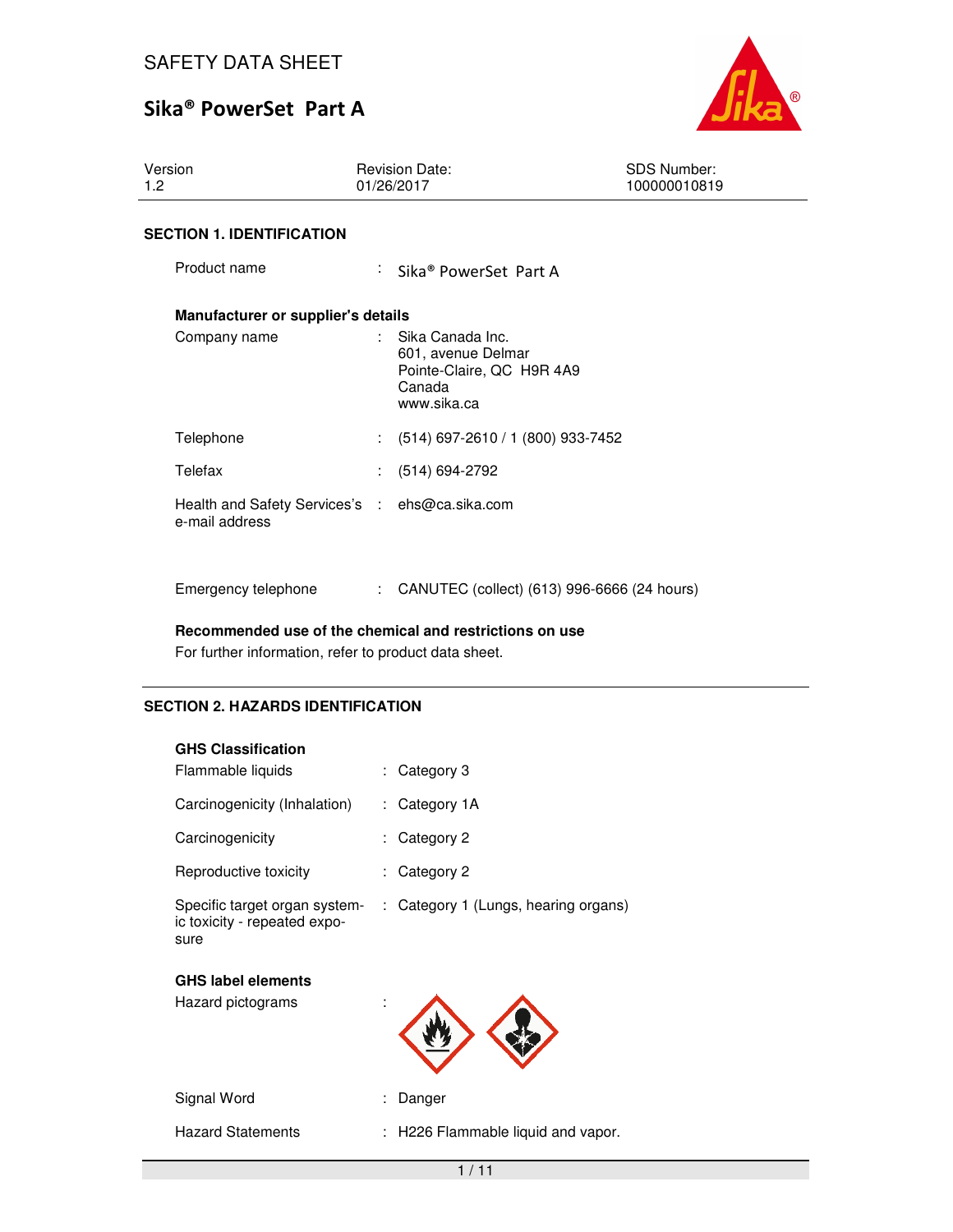

| Version<br>1.2                  | Revision Date:<br>01/26/2017                                                                                                                                                                                                                                                                     | SDS Number:<br>100000010819                                                                                                                                                                                                                                                                                                                                                                                                                                                                                                                                                                                                                                                                                                                                                                                                                                                                                                                                                                    |
|---------------------------------|--------------------------------------------------------------------------------------------------------------------------------------------------------------------------------------------------------------------------------------------------------------------------------------------------|------------------------------------------------------------------------------------------------------------------------------------------------------------------------------------------------------------------------------------------------------------------------------------------------------------------------------------------------------------------------------------------------------------------------------------------------------------------------------------------------------------------------------------------------------------------------------------------------------------------------------------------------------------------------------------------------------------------------------------------------------------------------------------------------------------------------------------------------------------------------------------------------------------------------------------------------------------------------------------------------|
| <b>Precautionary Statements</b> | H350 May cause cancer by inhalation.<br>H351 Suspected of causing cancer.<br><b>Prevention:</b>                                                                                                                                                                                                  | H361 Suspected of damaging fertility or the unborn child.<br>H372 Causes damage to organs (Lungs, hearing organs)<br>through prolonged or repeated exposure.                                                                                                                                                                                                                                                                                                                                                                                                                                                                                                                                                                                                                                                                                                                                                                                                                                   |
|                                 | and understood.<br>and other ignition sources. No smoking.<br>P233 Keep container tightly closed.<br>ment.<br>P242 Use non-sparking tools.<br>face protection.<br>Response:<br>attention.<br>hol-resistant foam to extinguish.<br>Storage:<br>P405 Store locked up.<br>Disposal:<br>posal plant. | P201 Obtain special instructions before use.<br>P202 Do not handle until all safety precautions have been read<br>P210 Keep away from heat, hot surfaces, sparks, open flames<br>P240 Ground and bond container and receiving equipment.<br>P241 Use explosion-proof electrical/ ventilating/ lighting/ equip-<br>P243 Take action to prevent static discharges.<br>P260 Do not breathe dust/ fume/ gas/ mist/ vapors/ spray.<br>P264 Wash skin thoroughly after handling.<br>P270 Do not eat, drink or smoke when using this product.<br>P280 Wear protective gloves/ protective clothing/ eye protection/<br>P303 + P361 + P353 IF ON SKIN (or hair): Take off immediately<br>all contaminated clothing. Rinse skin with water.<br>P308 + P313 IF exposed or concerned: Get medical advice/<br>P370 + P378 In case of fire: Use dry sand, dry chemical or alco-<br>P403 + P235 Store in a well-ventilated place. Keep cool.<br>P501 Dispose of contents/ container to an approved waste dis- |

### **Other hazards**

None known.

#### **Supplemental information**

If product is in liquid or paste form, physical or health hazards listed related to dust are not considered significant. However, product may contain substances that could be potential hazards if caused to become airborne due to grinding, sanding or other abrasive processes.

### **SECTION 3. COMPOSITION/INFORMATION ON INGREDIENTS**

### **Hazardous ingredients**

| Chemical name | CAS-No.    | Concentration (% w/w) |
|---------------|------------|-----------------------|
| Quartz (SiO2) | 14808-60-7 | $>= 40 - 50$          |
| styrene       | 100-42-5   | $>= 5 - 10$           |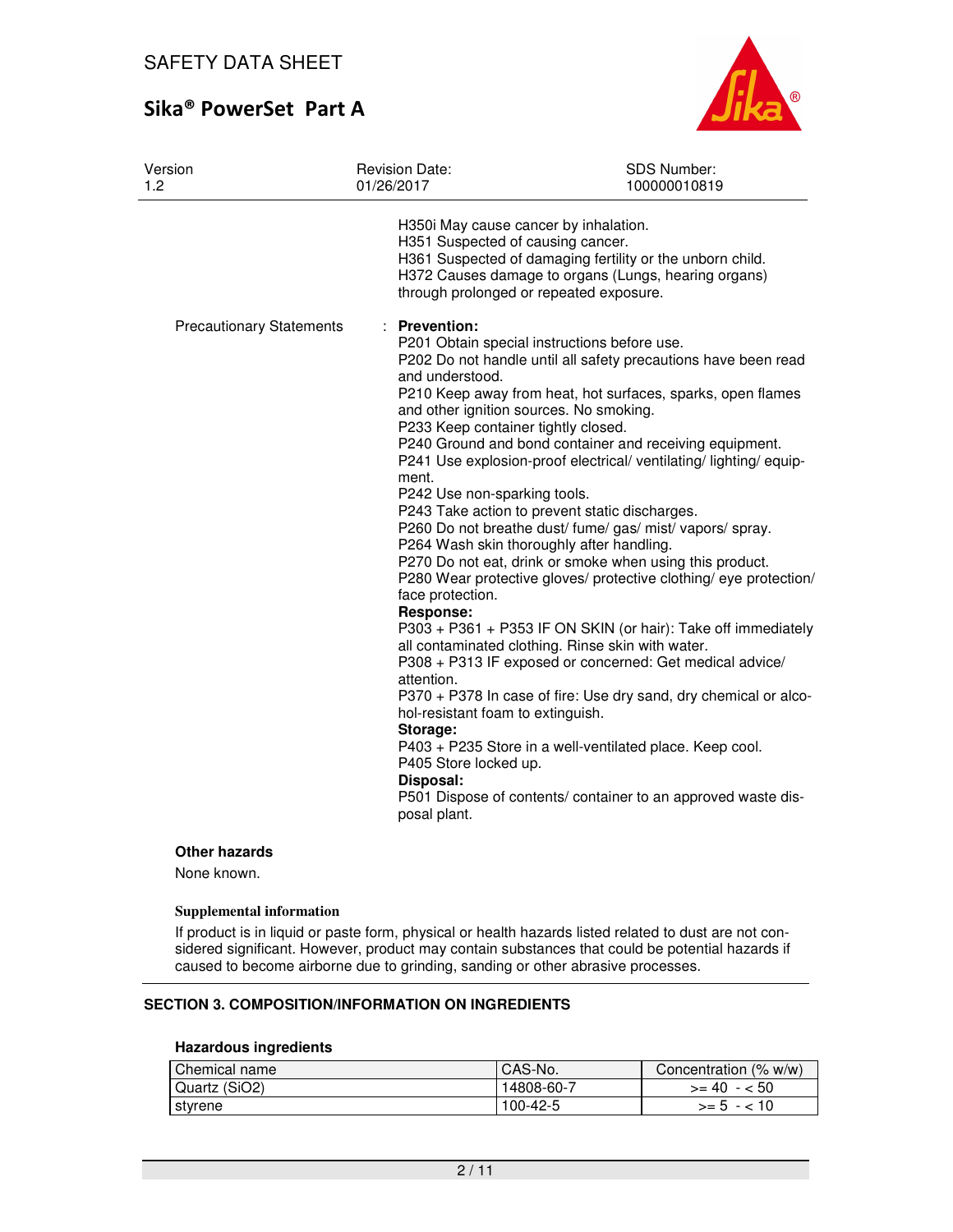

| Version | <b>Revision Date:</b> | SDS Number:  |  |
|---------|-----------------------|--------------|--|
| 1.2     | 01/26/2017            | 100000010819 |  |

### **SECTION 4. FIRST AID MEASURES**

| General advice                                                    | : Move out of dangerous area.<br>Consult a physician.<br>Show this material safety data sheet to the doctor in attend-<br>ance.                                                                                                                                                                            |
|-------------------------------------------------------------------|------------------------------------------------------------------------------------------------------------------------------------------------------------------------------------------------------------------------------------------------------------------------------------------------------------|
| If inhaled                                                        | : Move to fresh air.<br>Consult a physician after significant exposure.                                                                                                                                                                                                                                    |
| In case of skin contact                                           | : Take off contaminated clothing and shoes immediately.<br>Wash off with soap and plenty of water.<br>If symptoms persist, call a physician.                                                                                                                                                               |
| In case of eye contact                                            | : Remove contact lenses.<br>Keep eye wide open while rinsing.<br>If eye irritation persists, consult a specialist.                                                                                                                                                                                         |
| If swallowed                                                      | : Clean mouth with water and drink afterwards plenty of water.<br>Do not induce vomiting without medical advice.<br>Do not give milk or alcoholic beverages.<br>Never give anything by mouth to an unconscious person.                                                                                     |
| Most important symptoms<br>and effects, both acute and<br>delayed | : carcinogenic effects<br>See Section 11 for more detailed information on health effects<br>and symptoms.<br>May cause cancer by inhalation.<br>Suspected of causing cancer.<br>Suspected of damaging fertility or the unborn child.<br>Causes damage to organs through prolonged or repeated<br>exposure. |
| Notes to physician                                                | Treat symptomatically.                                                                                                                                                                                                                                                                                     |

### **SECTION 5. FIRE-FIGHTING MEASURES**

| Suitable extinguishing media             | Alcohol-resistant foam<br>Carbon dioxide (CO2)<br>Dry chemical                                                                                                                                                                                                                  |
|------------------------------------------|---------------------------------------------------------------------------------------------------------------------------------------------------------------------------------------------------------------------------------------------------------------------------------|
| Unsuitable extinguishing<br>media        | : Water<br>High volume water jet                                                                                                                                                                                                                                                |
| Specific hazards during fire<br>fighting | : Do not use a solid water stream as it may scatter and spread<br>fire.                                                                                                                                                                                                         |
| Further information                      | : Use water spray to cool unopened containers.<br>Collect contaminated fire extinguishing water separately. This<br>must not be discharged into drains.<br>Fire residues and contaminated fire extinguishing water must<br>be disposed of in accordance with local regulations. |
| Special protective equipment             | : In the event of fire, wear self-contained breathing apparatus.                                                                                                                                                                                                                |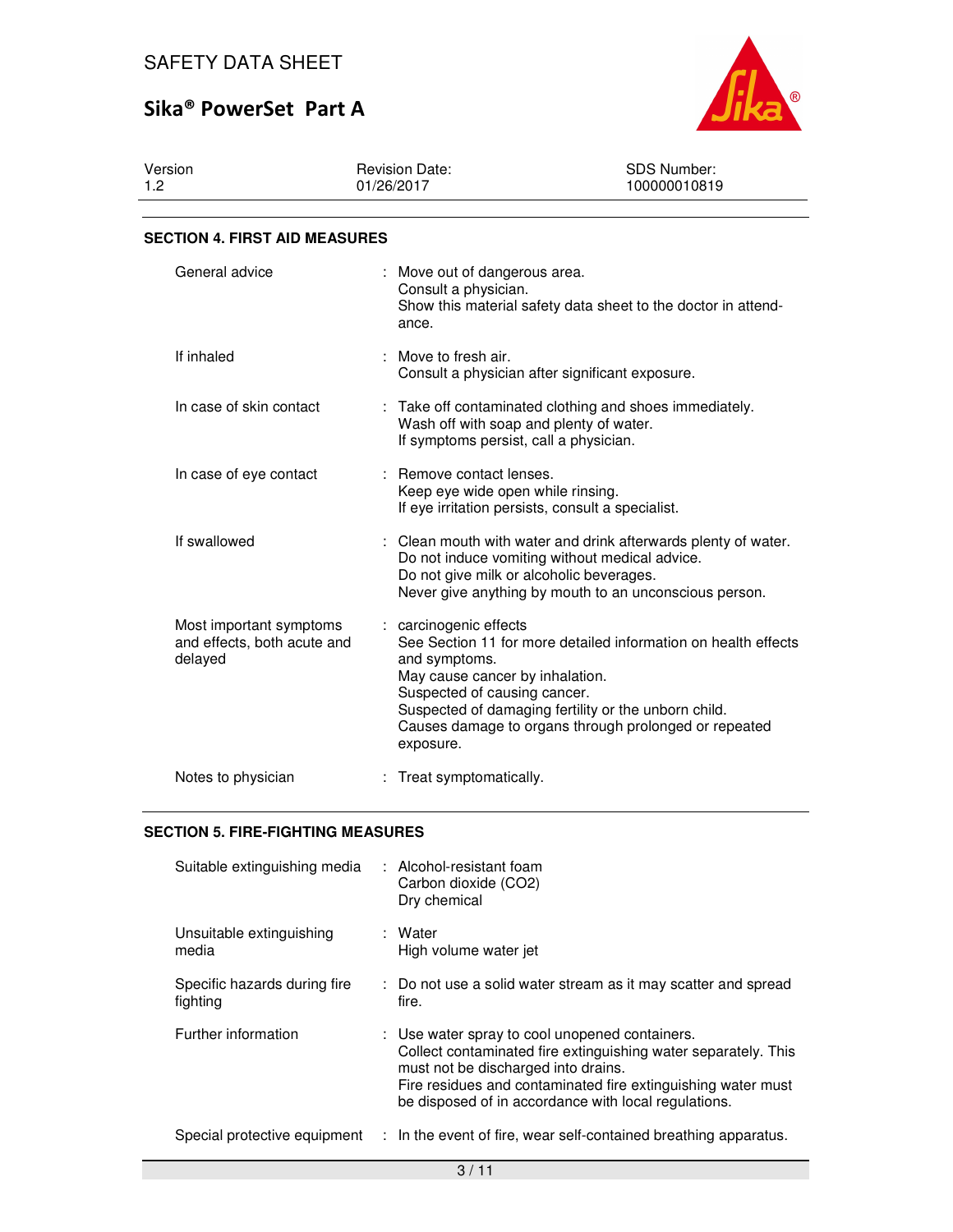

Version 1.2

Revision Date: 01/26/2017

SDS Number: 100000010819

for fire-fighters

### **SECTION 6. ACCIDENTAL RELEASE MEASURES**

| Personal precautions, protec-<br>tive equipment and emer-<br>gency procedures | : Use personal protective equipment.<br>Remove all sources of ignition.<br>Deny access to unprotected persons.<br>Beware of vapors accumulating to form explosive concentra-<br>tions. Vapors can accumulate in low areas.                     |
|-------------------------------------------------------------------------------|------------------------------------------------------------------------------------------------------------------------------------------------------------------------------------------------------------------------------------------------|
| Environmental precautions                                                     | : Prevent product from entering drains.<br>If the product contaminates rivers and lakes or drains inform<br>respective authorities.<br>Local authorities should be advised if significant spillages<br>cannot be contained.                    |
| Methods and materials for<br>containment and cleaning up                      | : Contain spillage, and then collect with non-combustible ab-<br>sorbent material, (e.g. sand, earth, diatomaceous earth, ver-<br>miculite) and place in container for disposal according to local<br>/ national regulations (see section 13). |

### **SECTION 7. HANDLING AND STORAGE**

| Advice on protection against<br>fire and explosion | : Use explosion-proof equipment. Keep away from<br>heat/sparks/open flames/hot surfaces. No smoking. Take pre-<br>cautionary measures against electrostatic discharges.                                                                                                                                                                                                                                                                                                                                                                                                                                       |
|----------------------------------------------------|---------------------------------------------------------------------------------------------------------------------------------------------------------------------------------------------------------------------------------------------------------------------------------------------------------------------------------------------------------------------------------------------------------------------------------------------------------------------------------------------------------------------------------------------------------------------------------------------------------------|
| Advice on safe handling                            | : Do not breathe vapors or spray mist.<br>Avoid exceeding the given occupational exposure limits (see<br>section 8).<br>Do not get in eyes, on skin, or on clothing.<br>For personal protection see section 8.<br>Smoking, eating and drinking should be prohibited in the ap-<br>plication area.<br>Take precautionary measures against static discharge.<br>Open drum carefully as content may be under pressure.<br>Take necessary action to avoid static electricity discharge<br>(which might cause ignition of organic vapors).<br>Follow standard hygiene measures when handling chemical<br>products. |
| Conditions for safe storage                        | Prevent unauthorized access.<br>Store in original container.<br>Keep in a well-ventilated place.<br>Containers which are opened must be carefully resealed and<br>kept upright to prevent leakage.<br>Observe label precautions.<br>Store in accordance with local regulations.                                                                                                                                                                                                                                                                                                                               |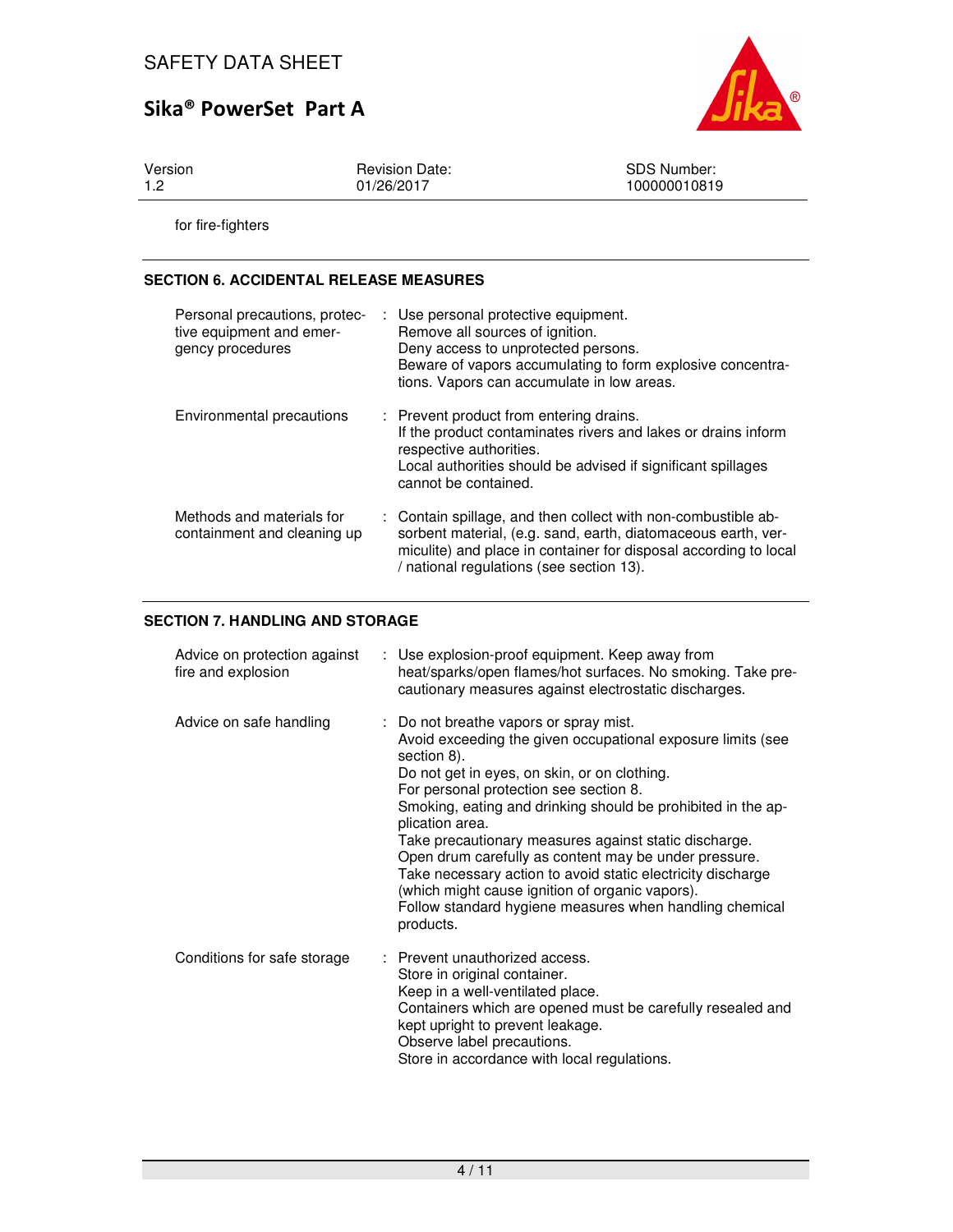

| Version | <b>Revision Date:</b> | <b>SDS Number:</b> |
|---------|-----------------------|--------------------|
| 1.2     | 01/26/2017            | 100000010819       |

### **SECTION 8. EXPOSURE CONTROLS/PERSONAL PROTECTION**

### **Ingredients with workplace control parameters**

| Ingredients       | CAS-No.        | Value type<br>(Form of<br>exposure)     | Control parame-<br>ters / Permissible<br>concentration | <b>Basis</b>     |
|-------------------|----------------|-----------------------------------------|--------------------------------------------------------|------------------|
| Quartz (SiO2)     | 14808-60-7     | TWA (Res-<br>pirable frac-<br>tion)     | $0.1$ mg/m $3$                                         | <b>CA ON OEL</b> |
|                   |                | TWA (Res-<br>pirable par-<br>ticulates) | $0.025$ mg/m3                                          | <b>CA AB OEL</b> |
|                   |                | <b>TWAEV</b><br>(respirable<br>dust)    | $0.1$ mg/m3                                            | CA QC OEL        |
|                   |                | TWA (Res-<br>pirable)                   | $0.025$ mg/m3<br>(Silica)                              | CA BC OEL        |
|                   |                | TWA (Res-<br>pirable frac-<br>tion)     | $0.025$ mg/m3<br>(Silica)                              | <b>ACGIH</b>     |
| calcium carbonate | 471-34-1       | TWAEV (to-<br>tal dust)                 | $10$ mg/m $3$                                          | CA QC OEL        |
|                   |                | <b>TWA</b>                              | $10$ mg/m $3$<br>(Calcium)                             | <b>CA AB OEL</b> |
|                   |                | <b>TWA</b>                              | $10$ mg/m $3$<br>(Calcium car-<br>bonate)              | <b>CA AB OEL</b> |
| styrene           | $100 - 42 - 5$ | <b>TWA</b>                              | 20 ppm<br>85 mg/m3                                     | <b>CA AB OEL</b> |
|                   |                | <b>STEL</b>                             | 40 ppm<br>170 mg/m3                                    | <b>CA AB OEL</b> |
|                   |                | <b>TWA</b>                              | 50 ppm                                                 | CA BC OEL        |
|                   |                | <b>STEL</b>                             | 75 ppm                                                 | CA BC OEL        |
|                   |                | <b>TWAEV</b>                            | 50 ppm<br>213 mg/m3                                    | CA QC OEL        |
|                   |                | <b>STEV</b>                             | $100$ ppm<br>426 mg/m3                                 | CA QC OEL        |
|                   |                | <b>TWA</b>                              | 35 ppm                                                 | CA ON OEL        |
|                   |                | <b>STEL</b>                             | 100 ppm                                                | CA ON OEL        |
|                   |                | <b>TWA</b>                              | 20 ppm                                                 | <b>ACGIH</b>     |
|                   |                | <b>STEL</b>                             | 40 ppm                                                 | <b>ACGIH</b>     |

### **Biological occupational exposure limits**

| Ingredients | CAS-No.        | Control<br>parameters                              | Biological<br>specimen | Sam-<br>pling<br>time                                           | Permissible<br>concentra-<br>tion | <b>Basis</b>        |
|-------------|----------------|----------------------------------------------------|------------------------|-----------------------------------------------------------------|-----------------------------------|---------------------|
| styrene     | $100 - 42 - 5$ | Mandelic<br>acid plus<br>phenylgly-<br>oxylic acid | Urine                  | End of<br>shift (As<br>soon as<br>possible<br>after<br>exposure | $400$ mg/g<br>Creatinine          | <b>ACGIH</b><br>BEI |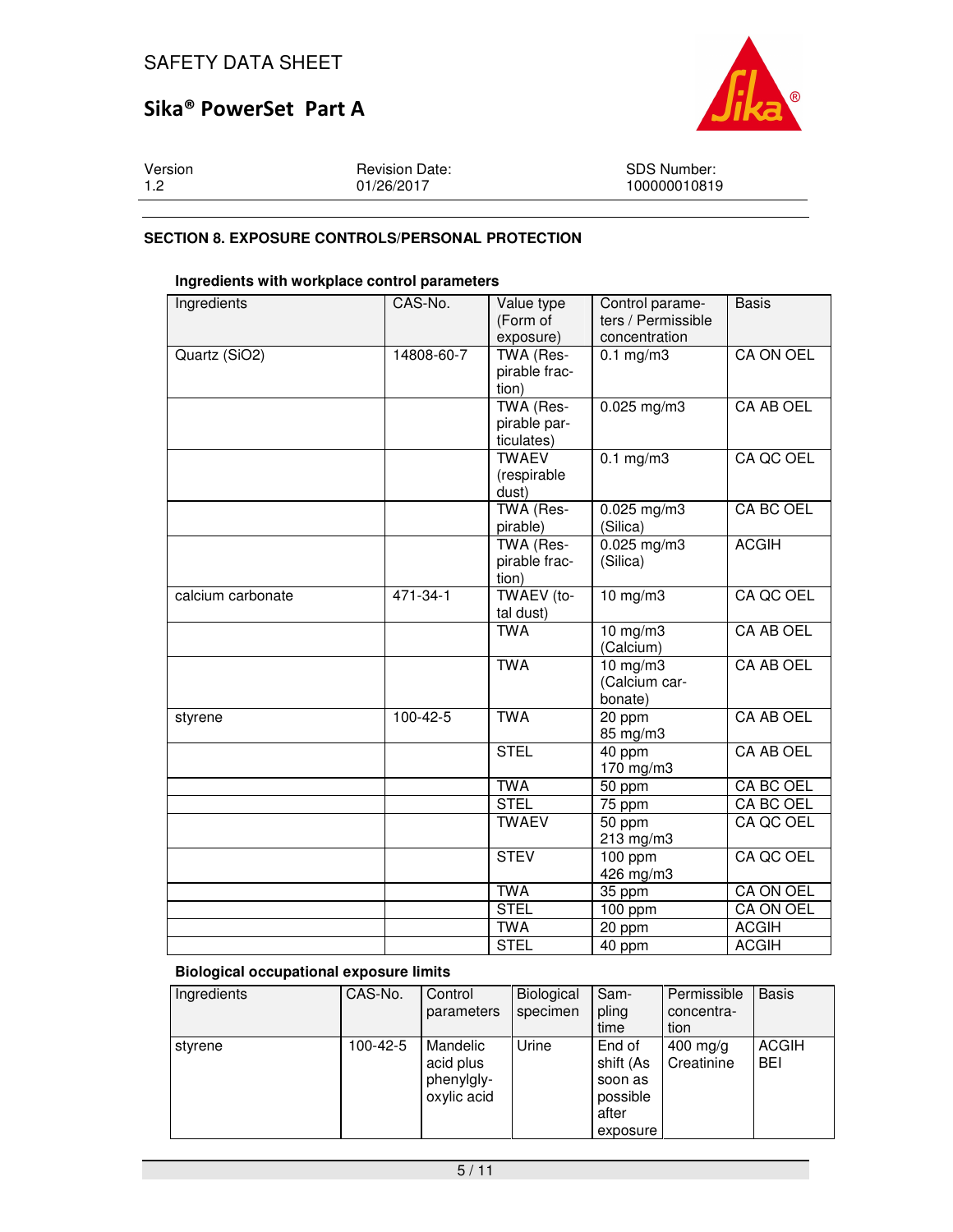

| Version<br>1.2 |                                                                                                                                                        |  | <b>Revision Date:</b><br>01/26/2017                                                                                                                                                                                                                                                                                                                                                                                                                                        |       |                                                                                                                                                                                  | SDS Number:<br>100000010819 |                     |  |
|----------------|--------------------------------------------------------------------------------------------------------------------------------------------------------|--|----------------------------------------------------------------------------------------------------------------------------------------------------------------------------------------------------------------------------------------------------------------------------------------------------------------------------------------------------------------------------------------------------------------------------------------------------------------------------|-------|----------------------------------------------------------------------------------------------------------------------------------------------------------------------------------|-----------------------------|---------------------|--|
|                |                                                                                                                                                        |  |                                                                                                                                                                                                                                                                                                                                                                                                                                                                            |       | ceases)                                                                                                                                                                          |                             |                     |  |
|                |                                                                                                                                                        |  | <b>Styrene</b>                                                                                                                                                                                                                                                                                                                                                                                                                                                             | Urine | End of<br>shift (As<br>soon as<br>possible<br>after<br>exposure<br>ceases)                                                                                                       | 40 µg/l                     | <b>ACGIH</b><br>BEI |  |
|                | <b>Engineering measures</b>                                                                                                                            |  | : Use of adequate ventilation should be sufficient to control<br>worker exposure to airborne contaminants. If the use of this<br>product generates dust, fumes, gas, vapor or mist, use pro-<br>cess enclosures, local exhaust ventilation or other engineer-<br>ing controls to keep worker exposure below any recommend-<br>ed or statutory limits.<br>The engineering controls also need to keep gas, vapor or<br>dust concentrations below any lower explosive limits. |       |                                                                                                                                                                                  |                             |                     |  |
|                | Personal protective equipment                                                                                                                          |  |                                                                                                                                                                                                                                                                                                                                                                                                                                                                            |       |                                                                                                                                                                                  |                             |                     |  |
|                | Respiratory protection                                                                                                                                 |  | : Use a properly fitted NIOSH approved air-purifying or air-fed<br>respirator complying with an approved standard if a risk as-<br>sessment indicates this is necessary.<br>The filter class for the respirator must be suitable for the max-<br>imum expected contaminant concentration<br>(gas/vapor/aerosol/particulates) that may arise when han-<br>dling the product. If this concentration is exceeded, self-<br>contained breathing apparatus must be used.        |       |                                                                                                                                                                                  |                             |                     |  |
|                | Hand protection                                                                                                                                        |  |                                                                                                                                                                                                                                                                                                                                                                                                                                                                            |       |                                                                                                                                                                                  |                             |                     |  |
|                | Remarks                                                                                                                                                |  | : Chemical-resistant, impervious gloves complying with an<br>approved standard should be worn at all times when handling<br>chemical products if a risk assessment indicates this is nec-<br>essary.                                                                                                                                                                                                                                                                       |       |                                                                                                                                                                                  |                             |                     |  |
|                | Eye protection                                                                                                                                         |  | : Safety eyewear complying with an approved standard should<br>be used when a risk assessment indicates this is necessary.                                                                                                                                                                                                                                                                                                                                                 |       |                                                                                                                                                                                  |                             |                     |  |
|                | Skin and body protection                                                                                                                               |  | Choose body protection in relation to its type, to the concen-<br>tration and amount of dangerous substances, and to the spe-<br>cific work-place.                                                                                                                                                                                                                                                                                                                         |       |                                                                                                                                                                                  |                             |                     |  |
|                | Hygiene measures<br>: Avoid contact with skin, eyes and clothing.<br>the product.<br>have been cleared from the area.<br>before entering eating areas. |  |                                                                                                                                                                                                                                                                                                                                                                                                                                                                            |       | Wash hands before breaks and immediately after handling<br>Remove respiratory and skin/eye protection only after vapors<br>Remove contaminated clothing and protective equipment |                             |                     |  |

### **SECTION 9. PHYSICAL AND CHEMICAL PROPERTIES**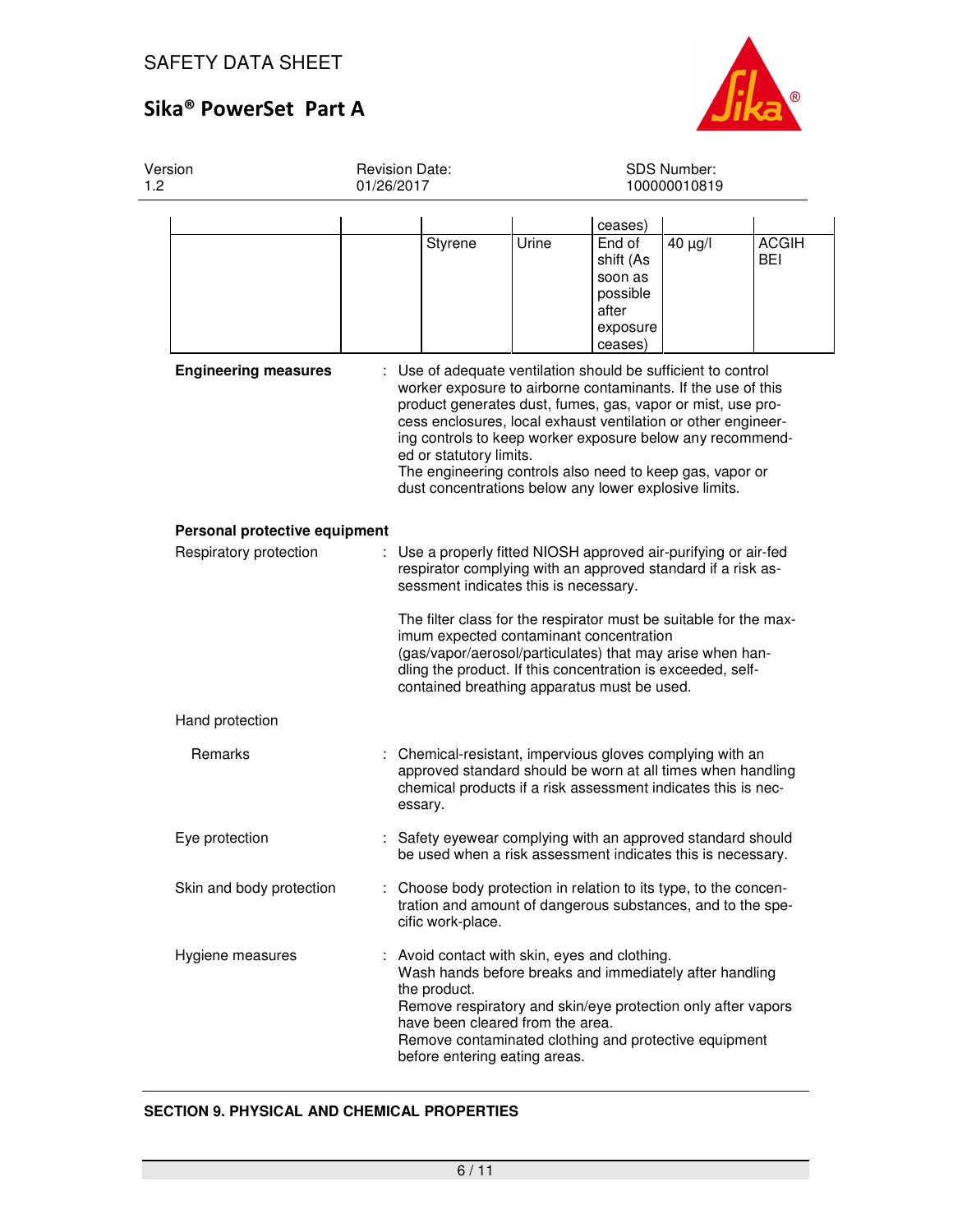

| Version<br>1.2 |                                            | 01/26/2017 | <b>Revision Date:</b>                     | <b>SDS Number:</b><br>100000010819 |  |  |
|----------------|--------------------------------------------|------------|-------------------------------------------|------------------------------------|--|--|
|                | Appearance                                 |            | : liquid                                  |                                    |  |  |
|                | Color                                      |            | beige                                     |                                    |  |  |
|                | Odor                                       |            | : aromatic                                |                                    |  |  |
|                | Odor Threshold                             |            | : No data available                       |                                    |  |  |
|                | pH                                         |            | : Not applicable                          |                                    |  |  |
|                | Melting point/range                        |            | : $-30.4$ °C ( $-22.7$ °F)                |                                    |  |  |
|                | Initial boiling point and boiling<br>range |            | : > 145 °C (293 °F)                       |                                    |  |  |
|                | Flash point                                |            | : ca. 31 °C (88 °F)<br>Method: closed cup |                                    |  |  |
|                | Evaporation rate                           |            | : No data available                       |                                    |  |  |
|                | Flammability (solid, gas)                  |            | : No data available                       |                                    |  |  |
|                | Upper explosion limit                      |            | : $7.7 \%$ (V)                            |                                    |  |  |
|                | Lower explosion limit                      |            | : $1\%$ (V)                               |                                    |  |  |
|                | Vapor pressure                             |            | : 6 hpa (5 mmHg) (20 °C (68 °F))          |                                    |  |  |
|                | Relative vapor density                     |            | : No data available                       |                                    |  |  |
|                | Density                                    |            | : $1.65 - 1.75$ g/cm3 (20 °C (68 °F) ())  |                                    |  |  |
|                | <b>Bulk density</b>                        |            | : Not applicable                          |                                    |  |  |
|                | Solubility(ies)<br>Water solubility        |            | insoluble                                 |                                    |  |  |
|                | Partition coefficient: n-<br>octanol/water |            | : No data available                       |                                    |  |  |
|                | Autoignition temperature                   |            | : No data available                       |                                    |  |  |
|                | Decomposition temperature                  |            | : No data available                       |                                    |  |  |
|                | Viscosity<br>Viscosity, dynamic            |            | $: >60$ mPa.s                             |                                    |  |  |
|                | Viscosity, dynamic                         |            | : No data available                       |                                    |  |  |
|                | <b>Explosive properties</b>                |            | : No data available                       |                                    |  |  |
|                | Molecular weight                           |            | No data available                         |                                    |  |  |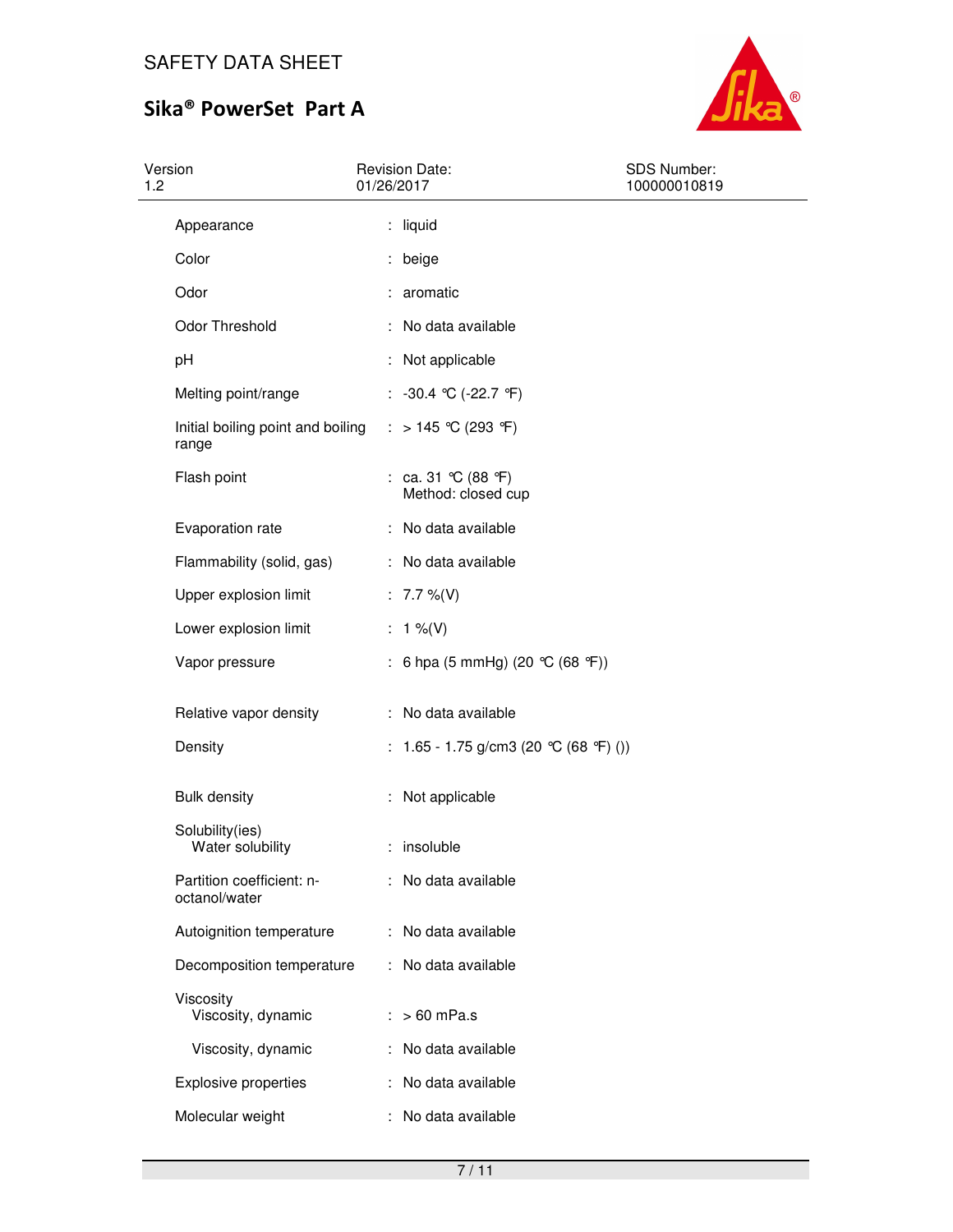

| Version    | <b>Revision Date:</b> | <b>SDS Number:</b> |
|------------|-----------------------|--------------------|
| <u>າ</u> ດ | 01/26/2017            | 100000010819       |

#### **SECTION 10. STABILITY AND REACTIVITY**

| Reactivity                                          |  | : No dangerous reaction known under conditions of normal use.                                 |  |  |  |  |
|-----------------------------------------------------|--|-----------------------------------------------------------------------------------------------|--|--|--|--|
| Chemical stability                                  |  | : The product is chemically stable.                                                           |  |  |  |  |
| Possibility of hazardous reac-<br>tions             |  | : Stable under recommended storage conditions.<br>Vapors may form explosive mixture with air. |  |  |  |  |
| Conditions to avoid                                 |  | : Heat, flames and sparks.                                                                    |  |  |  |  |
| Incompatible materials                              |  | : No data available                                                                           |  |  |  |  |
| No decomposition if stored and applied as directed. |  |                                                                                               |  |  |  |  |

#### **SECTION 11. TOXICOLOGICAL INFORMATION**

#### **Acute toxicity**

Not classified based on available information.

#### **Product:**

| Acute inhalation toxicity | $\therefore$ Acute toxicity estimate: > 40 mg/l |
|---------------------------|-------------------------------------------------|
|                           | Exposure time: 4 h                              |
|                           | Test atmosphere: vapor                          |
|                           | Method: Calculation method                      |

#### **Skin corrosion/irritation**

Not classified based on available information.

#### **Serious eye damage/eye irritation**

Not classified based on available information.

#### **Respiratory or skin sensitization**

Skin sensitization: Not classified based on available information. Respiratory sensitization: Not classified based on available information.

#### **Germ cell mutagenicity**

Not classified based on available information.

#### **Carcinogenicity**

May cause cancer by inhalation.<br>Suspected of causing cancer.

| Suspected of causing cancer.<br><b>IARC</b> | Group 1: Carcinogenic to humans           |            |  |  |
|---------------------------------------------|-------------------------------------------|------------|--|--|
|                                             | Quartz (SiO2)                             | 14808-60-7 |  |  |
|                                             | Group 2B: Possibly carcinogenic to humans |            |  |  |
|                                             | styrene                                   | 100-42-5   |  |  |
|                                             | titanium dioxide                          | 13463-67-7 |  |  |
|                                             |                                           |            |  |  |

**NTP** Known to be human carcinogen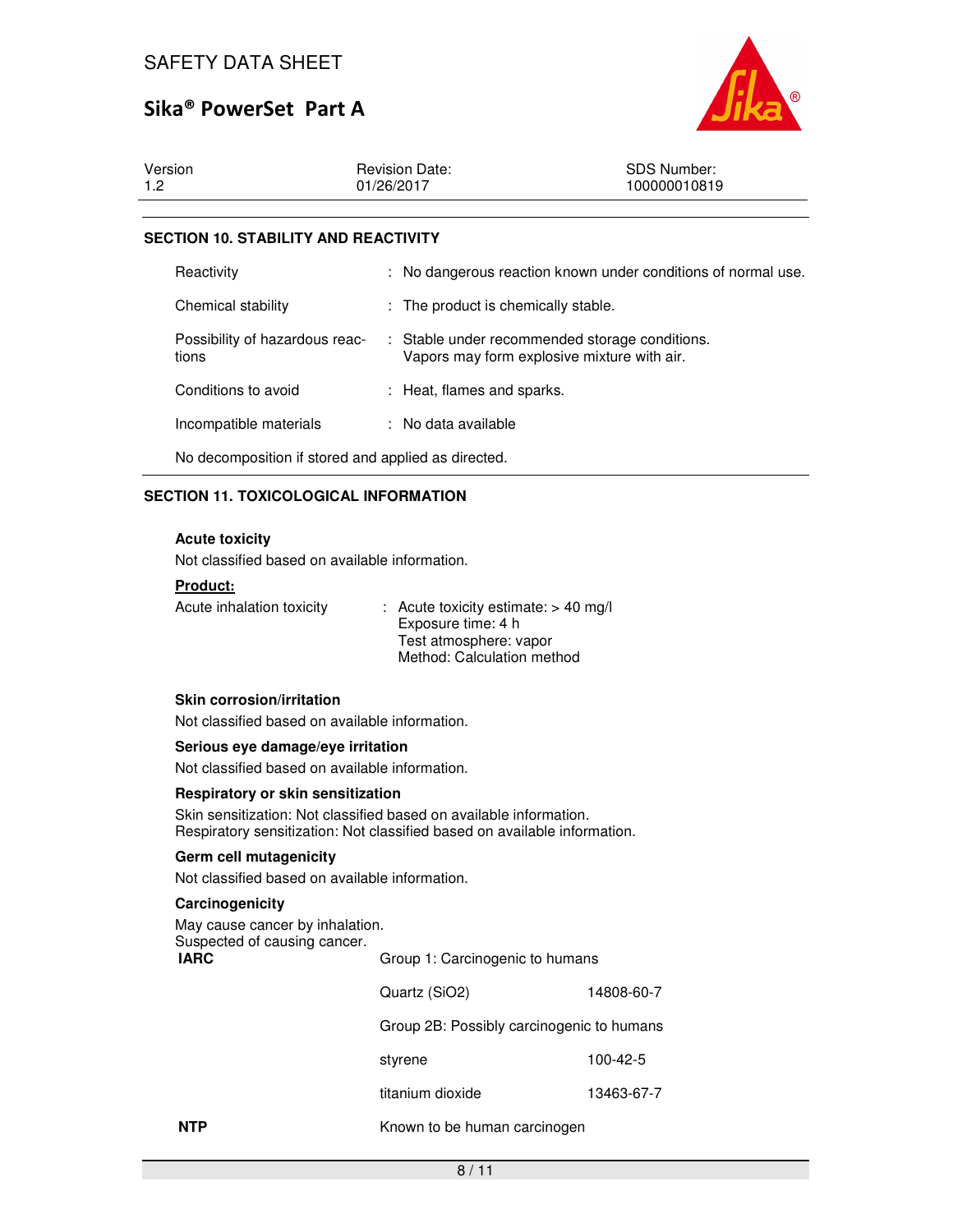

| Version<br>1.2                                                                                                           | <b>Revision Date:</b><br>01/26/2017                                          | <b>SDS Number:</b><br>100000010819              |  |  |  |  |
|--------------------------------------------------------------------------------------------------------------------------|------------------------------------------------------------------------------|-------------------------------------------------|--|--|--|--|
|                                                                                                                          |                                                                              |                                                 |  |  |  |  |
|                                                                                                                          | Quartz (SiO2)                                                                | 14808-60-7                                      |  |  |  |  |
|                                                                                                                          |                                                                              | Reasonably anticipated to be a human carcinogen |  |  |  |  |
|                                                                                                                          | styrene                                                                      | 100-42-5                                        |  |  |  |  |
| <b>Reproductive toxicity</b>                                                                                             | Suspected of damaging fertility or the unborn child.                         |                                                 |  |  |  |  |
| <b>STOT-single exposure</b>                                                                                              | Not classified based on available information.                               |                                                 |  |  |  |  |
| <b>STOT-repeated exposure</b><br>Causes damage to organs (Lungs, hearing organs) through prolonged or repeated exposure. |                                                                              |                                                 |  |  |  |  |
|                                                                                                                          | <b>Aspiration toxicity</b><br>Not classified based on available information. |                                                 |  |  |  |  |
|                                                                                                                          | <b>SECTION 12. ECOLOGICAL INFORMATION</b>                                    |                                                 |  |  |  |  |
| <b>Ecotoxicity</b>                                                                                                       |                                                                              |                                                 |  |  |  |  |

No data available **Persistence and degradability**  No data available **Bioaccumulative potential**  No data available **Mobility in soil**  No data available **Other adverse effects Product:**  Additional ecological information : Do not empty into drains; dispose of this material and its container in a safe way. Avoid dispersal of spilled material and runoff and contact with soil, waterways, drains and sewers.

### **SECTION 13. DISPOSAL CONSIDERATIONS**

| <b>Disposal methods</b> |  |                                                                                                                                                                                                                               |
|-------------------------|--|-------------------------------------------------------------------------------------------------------------------------------------------------------------------------------------------------------------------------------|
| Waste from residues     |  | : Disposal of this product, solutions and any by-products should<br>at all times comply with the requirements of environmental<br>protection and waste disposal legislation and any regional<br>local authority requirements. |
| Contaminated packaging  |  | : Empty containers should be taken to an approved waste han-<br>dling site for recycling or disposal.                                                                                                                         |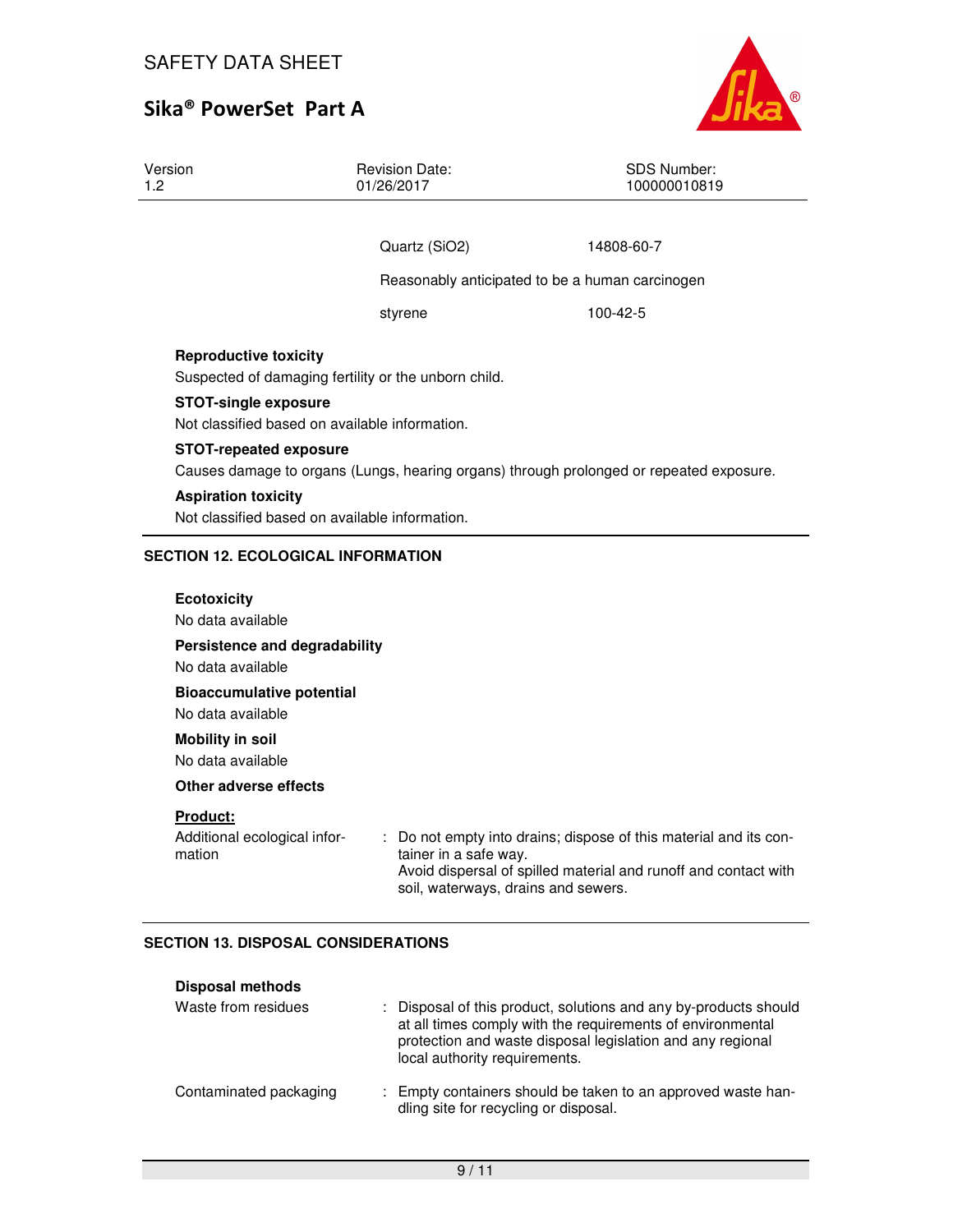

Version 1.2

Revision Date: 01/26/2017

SDS Number: 100000010819

## **SECTION 14. TRANSPORT INFORMATION**

| <b>Domestic regulation</b>                                                                                                                                                           |         |                                                                                        |
|--------------------------------------------------------------------------------------------------------------------------------------------------------------------------------------|---------|----------------------------------------------------------------------------------------|
| TDG (road/train)<br>UN number<br>Proper shipping name                                                                                                                                |         | $:$ UN 1866<br>: RESIN SOLUTION                                                        |
| Class<br>Packing group<br>Labels                                                                                                                                                     | ÷.      | 3<br>: III<br>3                                                                        |
| <b>International Regulations</b>                                                                                                                                                     |         |                                                                                        |
| <b>IATA-DGR</b><br>UN/ID No.<br>Proper shipping name<br>Class<br>Packing group<br>Labels<br>Packing instruction (cargo<br>aircraft)<br>Packing instruction (passen-<br>ger aircraft) | ÷<br>÷. | $\pm$ UN 1866<br>: Resin solution<br>3<br>: III<br>: Flammable Liquids<br>366<br>: 355 |
| <b>IMDG-Code</b><br>UN number<br>Proper shipping name                                                                                                                                |         | $:$ UN 1866<br>: RESIN SOLUTION                                                        |
| Class<br>Packing group<br>Labels<br>EmS Code<br>Marine pollutant                                                                                                                     |         | 3<br>$\therefore$ III<br>3<br>$F-E, S-E$<br>no                                         |

**Transport in bulk according to Annex II of MARPOL 73/78 and the IBC Code** 

Not applicable for product as supplied.

### **SECTION 15. REGULATORY INFORMATION**

### **Canadian lists**

No substances are subject to a Significant New Activity Notification.

## **SECTION 16. OTHER INFORMATION**

Revision Date : 01/26/2017 Prepared by : R & D of Sika Canada Inc. Notice to Reader: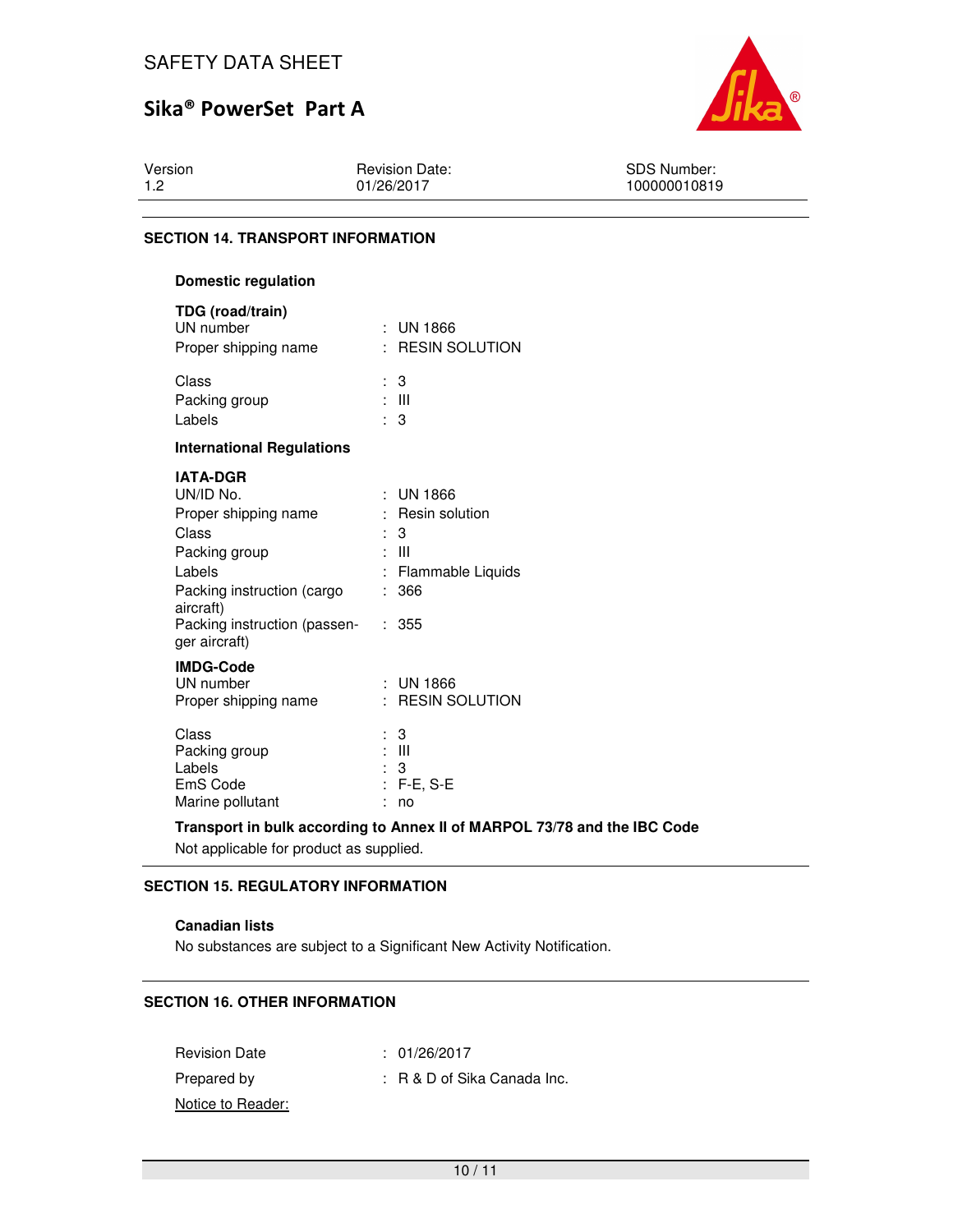

| Version | <b>Revision Date:</b> | SDS Number:  |
|---------|-----------------------|--------------|
| $-1.2$  | 01/26/2017            | 100000010819 |

The information contained in this Material Safety Data Sheet applies only to the actual Sika Canada product identified and described herein. This information is not intended to address, nor does it address the use or application of the identified Sika product in combination with any other material, product or process. All of the information set forth herein is based on technical data regarding the identified product that Sika believes to be reliable as of the date hereof. Prior to each use of any Sika product, the user must always read and follow the warnings and instructions on the product's current Product Data Sheet, product label and Material Safety Data Sheet for each Sika product, which are available at web site and/or telephone number listed.

SIKA MAKES NO WARRANTIES EXPRESS OR IMPLIED AND ASSUMES NO LIABILITY ARISING FROM THIS INFORMATION OR ITS USE. SIKA SHALL NOT BE LIABLE UNDER ANY LEGAL THEORY FOR SPECIAL OR CONSEQUENTIAL DAMAGES AND SHALL NOT BE RESPONSIBLE FOR THE USE OF THIS PRODUCT IN A MANNER TO INFRINGE ON ANY PATENT OR ANY OTHER INTELLECTUAL PROPERTY RIGHTS HELD BY OTHERS.

All sales of Sika products are subject to its current terms and conditions of sale available at www.sika.ca or 514-697-2610.

#### **Full text of other abbreviations**

| ADR.          | Accord européen relatif au transport international des marchandises       |
|---------------|---------------------------------------------------------------------------|
|               | Dangereuses par Route                                                     |
| CAS           | <b>Chemical Abstracts Service</b>                                         |
| <b>DNEL</b>   | Derived no-effect level                                                   |
| <b>EC50</b>   | Half maximal effective concentration                                      |
| <b>GHS</b>    | Globally Harmonized System                                                |
| <b>IATA</b>   | International Air Transport Association                                   |
| <b>IMDG</b>   | International Maritime Code for Dangerous Goods                           |
| LD50          | Median lethal dosis (the amount of a material, given all at once, which   |
|               | causes the death of 50% (one half) of a group of test animals)            |
| LC50          | Median lethal concentration (concentrations of the chemical in air that   |
|               | kills 50% of the test animals during the observation period)              |
| <b>MARPOL</b> | International Convention for the Prevention of Pollution from Ships, 1973 |
|               | as modified by the Protocol of 1978                                       |
| <b>OEL</b>    | Occupational Exposure Limit                                               |
| <b>PBT</b>    | Persistent, bioaccumulative and toxic                                     |
| <b>PNEC</b>   | Predicted no effect concentration                                         |
| <b>REACH</b>  | Regulation (EC) No 1907/2006 of the European Parliament and of the        |
|               | Council of 18 December 2006 concerning the Registration, Evaluation,      |
|               | Authorisation and Restriction of Chemicals (REACH), establishing a        |
|               | European Chemicals Agency                                                 |
| <b>SVHC</b>   | Substances of Very High Concern                                           |
| vPvB          | Very persistent and very bioaccumulative                                  |
|               |                                                                           |

CA / Z8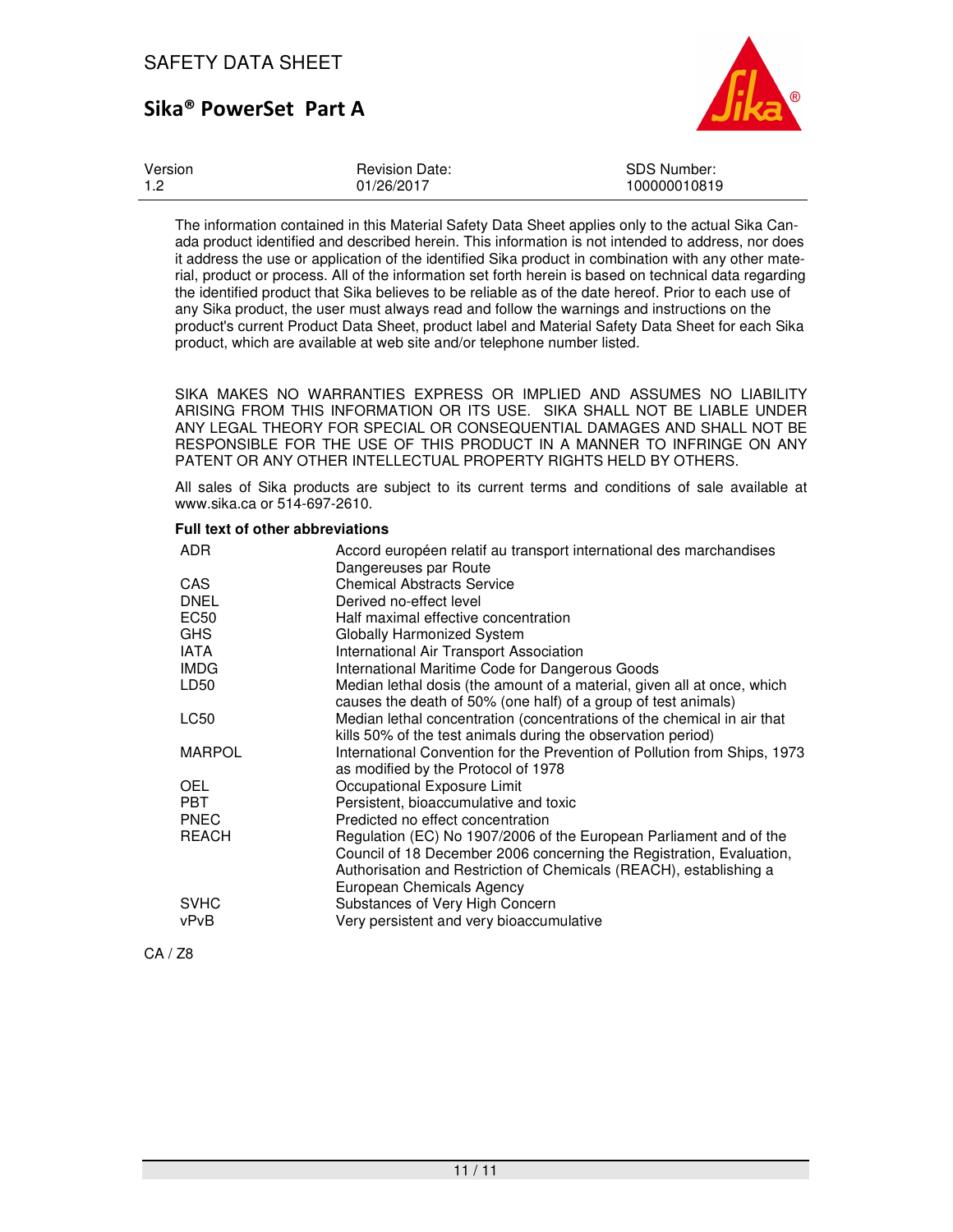

| Version<br>1.1                                                   |  | <b>Revision Date:</b><br>01/19/2017                                                                       | <b>SDS Number:</b><br>100000010914 |  |  |  |  |
|------------------------------------------------------------------|--|-----------------------------------------------------------------------------------------------------------|------------------------------------|--|--|--|--|
| <b>SECTION 1. IDENTIFICATION</b>                                 |  |                                                                                                           |                                    |  |  |  |  |
| Product name                                                     |  | : Sika® PowerSet Part B                                                                                   |                                    |  |  |  |  |
| Manufacturer or supplier's details                               |  |                                                                                                           |                                    |  |  |  |  |
| Company name                                                     |  | $\therefore$ Sika Canada Inc.<br>601, avenue Delmar<br>Pointe-Claire, QC H9R 4A9<br>Canada<br>www.sika.ca |                                    |  |  |  |  |
| Telephone                                                        |  | $(514)$ 697-2610 / 1 (800) 933-7452                                                                       |                                    |  |  |  |  |
| Telefax                                                          |  | : (514) 694-2792                                                                                          |                                    |  |  |  |  |
| Health and Safety Services's : ehs@ca.sika.com<br>e-mail address |  |                                                                                                           |                                    |  |  |  |  |
| Emergency telephone                                              |  | : CANUTEC (collect) (613) 996-6666 (24 hours)                                                             |                                    |  |  |  |  |

**Recommended use of the chemical and restrictions on use** 

For further information, refer to product data sheet.

## **SECTION 2. HAZARDS IDENTIFICATION**

| <b>GHS Classification</b>       |                                                                                                                                                                                                                                                                         |
|---------------------------------|-------------------------------------------------------------------------------------------------------------------------------------------------------------------------------------------------------------------------------------------------------------------------|
| Eye irritation                  | Category 2A                                                                                                                                                                                                                                                             |
| Skin sensitization              | Category 1                                                                                                                                                                                                                                                              |
| <b>GHS label elements</b>       |                                                                                                                                                                                                                                                                         |
| Hazard pictograms               |                                                                                                                                                                                                                                                                         |
| Signal Word                     | : Warning                                                                                                                                                                                                                                                               |
| <b>Hazard Statements</b>        | : H317 May cause an allergic skin reaction.<br>H319 Causes serious eye irritation.                                                                                                                                                                                      |
| <b>Precautionary Statements</b> | : Prevention:<br>P261 Avoid breathing dust/ fume/gas/ mist/ vapors/ spray.<br>P264 Wash skin thoroughly after handling.<br>P272 Contaminated work clothing must not be allowed out of<br>the workplace.<br>P280 Wear protective gloves/ eye protection/face protection. |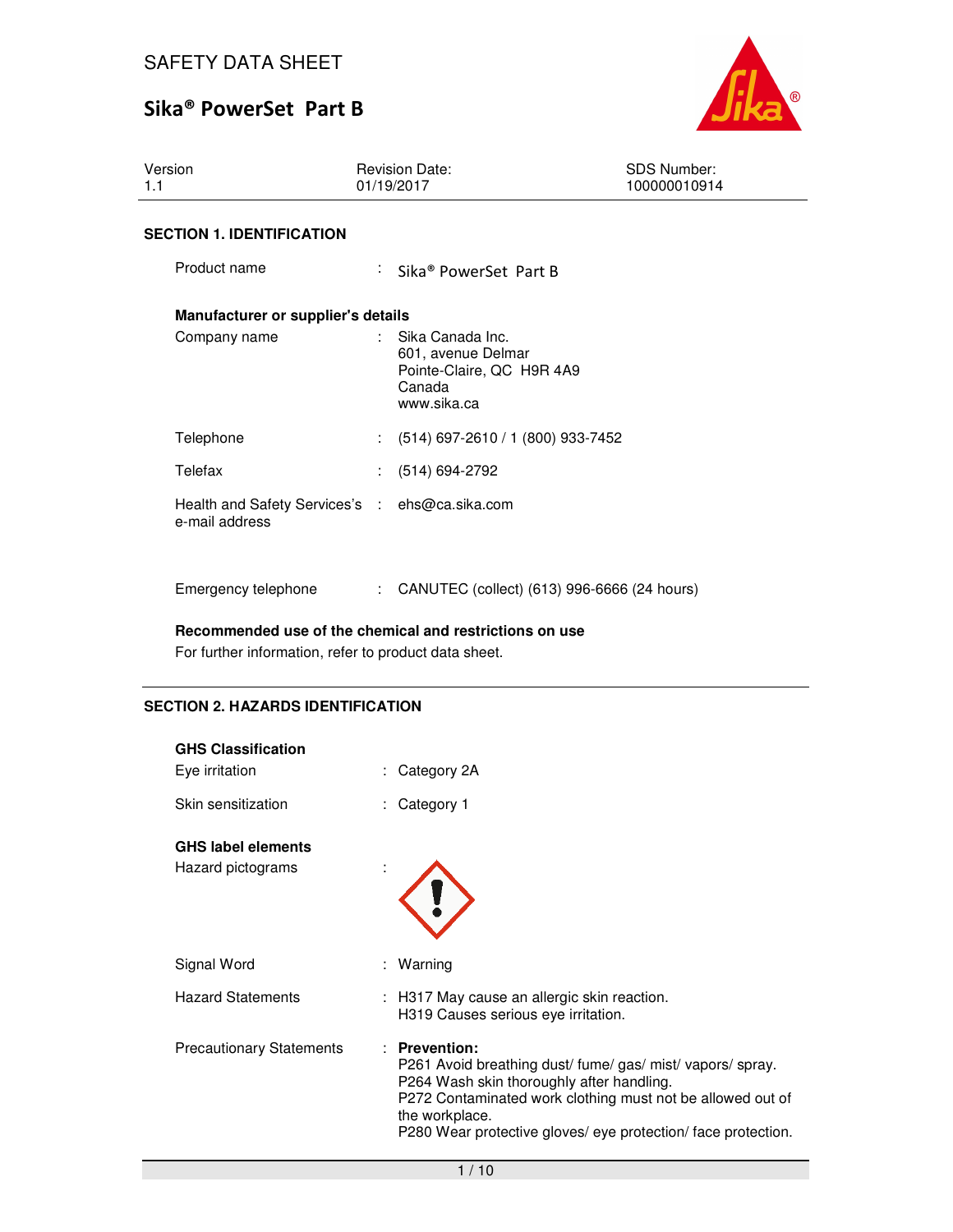

| Version<br>1.1                      | <b>Revision Date:</b><br>01/19/2017                                                                 | <b>SDS Number:</b><br>100000010914                                                                                                                                                                                                                                                                                                                                                                                                                                |
|-------------------------------------|-----------------------------------------------------------------------------------------------------|-------------------------------------------------------------------------------------------------------------------------------------------------------------------------------------------------------------------------------------------------------------------------------------------------------------------------------------------------------------------------------------------------------------------------------------------------------------------|
|                                     | Response:<br>to do. Continue rinsing.<br>attention.<br>tion.<br>reuse.<br>Disposal:<br>posal plant. | P302 + P352 IF ON SKIN: Wash with plenty of water.<br>P305 + P351 + P338 IF IN EYES: Rinse cautiously with water<br>for several minutes. Remove contact lenses, if present and easy<br>P333 + P313 If skin irritation or rash occurs: Get medical advice/<br>P337 + P313 If eye irritation persists: Get medical advice/ atten-<br>P362 + P364 Take off contaminated clothing and wash it before<br>P501 Dispose of contents/ container to an approved waste dis- |
| <b>Other hazards</b><br>None known. |                                                                                                     |                                                                                                                                                                                                                                                                                                                                                                                                                                                                   |

### **Supplemental information**

If product is in liquid or paste form, physical or health hazards listed related to dust are not considered significant. However, product may contain substances that could be potential hazards if caused to become airborne due to grinding, sanding or other abrasive processes.

#### **SECTION 3. COMPOSITION/INFORMATION ON INGREDIENTS**

#### **Hazardous ingredients**

| Chemical name              | S-No.<br>CAS | (% w/w)<br>Concentration |
|----------------------------|--------------|--------------------------|
| .<br>dibenzoyl<br>peroxide | $94-36-0$    | 20<br>>= ∈               |

### **SECTION 4. FIRST AID MEASURES**

| General advice          | : Move out of dangerous area.<br>Consult a physician.<br>Show this material safety data sheet to the doctor in attend-<br>ance.                                      |
|-------------------------|----------------------------------------------------------------------------------------------------------------------------------------------------------------------|
| If inhaled              | $\therefore$ Move to fresh air.<br>Consult a physician after significant exposure.                                                                                   |
| In case of skin contact | : Take off contaminated clothing and shoes immediately.<br>Wash off with soap and plenty of water.<br>If symptoms persist, call a physician.                         |
| In case of eye contact  | : Immediately flush eye(s) with plenty of water.<br>Remove contact lenses.<br>Keep eye wide open while rinsing.<br>If eye irritation persists, consult a specialist. |
| If swallowed            | : Clean mouth with water and drink afterwards plenty of water.<br>Do not induce vomiting without medical advice.<br>Do not give milk or alcoholic beverages.         |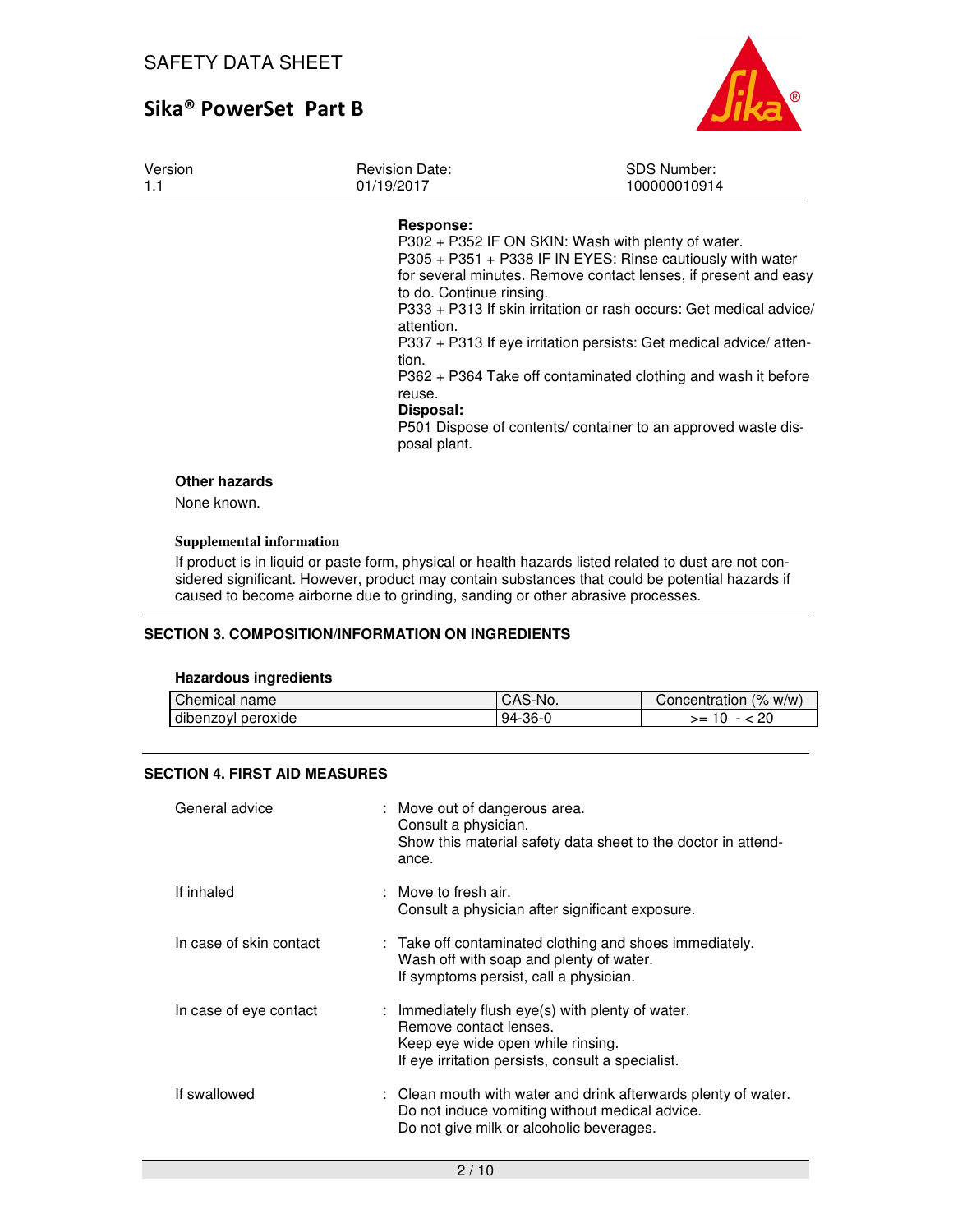

| Version<br>1.1                                                    | Revision Date:<br>01/19/2017                                                                                                                                                         | <b>SDS Number:</b><br>100000010914                             |
|-------------------------------------------------------------------|--------------------------------------------------------------------------------------------------------------------------------------------------------------------------------------|----------------------------------------------------------------|
|                                                                   | Obtain medical attention.                                                                                                                                                            | Never give anything by mouth to an unconscious person.         |
| Most important symptoms<br>and effects, both acute and<br>delayed | : irritant effects<br>sensitizing effects<br>Allergic reactions<br>Excessive lachrymation<br>and symptoms.<br>May cause an allergic skin reaction.<br>Causes serious eye irritation. | See Section 11 for more detailed information on health effects |
| Notes to physician                                                | : Treat symptomatically.                                                                                                                                                             |                                                                |

### **SECTION 5. FIRE-FIGHTING MEASURES**

| Suitable extinguishing media                      | : Use extinguishing measures that are appropriate to local cir-<br>cumstances and the surrounding environment.                                                                                                                  |
|---------------------------------------------------|---------------------------------------------------------------------------------------------------------------------------------------------------------------------------------------------------------------------------------|
| Further information                               | : Collect contaminated fire extinguishing water separately. This<br>must not be discharged into drains.<br>Fire residues and contaminated fire extinguishing water must<br>be disposed of in accordance with local regulations. |
| Special protective equipment<br>for fire-fighters | : In the event of fire, wear self-contained breathing apparatus.                                                                                                                                                                |

## **SECTION 6. ACCIDENTAL RELEASE MEASURES**

| Personal precautions, protec-<br>tive equipment and emer-<br>gency procedures | : Use personal protective equipment.<br>Deny access to unprotected persons.                                                                                      |
|-------------------------------------------------------------------------------|------------------------------------------------------------------------------------------------------------------------------------------------------------------|
| Environmental precautions                                                     | : Do not flush into surface water or sanitary sewer system.<br>Local authorities should be advised if significant spillages<br>cannot be contained.              |
| Methods and materials for<br>containment and cleaning up                      | : Soak up with inert absorbent material (e.g. sand, silica gel,<br>acid binder, universal binder, sawdust).<br>Keep in suitable, closed containers for disposal. |

### **SECTION 7. HANDLING AND STORAGE**

| Advice on protection against<br>fire and explosion | : Normal measures for preventive fire protection.                                                                                                                                                              |
|----------------------------------------------------|----------------------------------------------------------------------------------------------------------------------------------------------------------------------------------------------------------------|
| Advice on safe handling                            | : Do not breathe vapors or spray mist.<br>Avoid exceeding the given occupational exposure limits (see<br>section 8).<br>Do not get in eyes, on skin, or on clothing.<br>For personal protection see section 8. |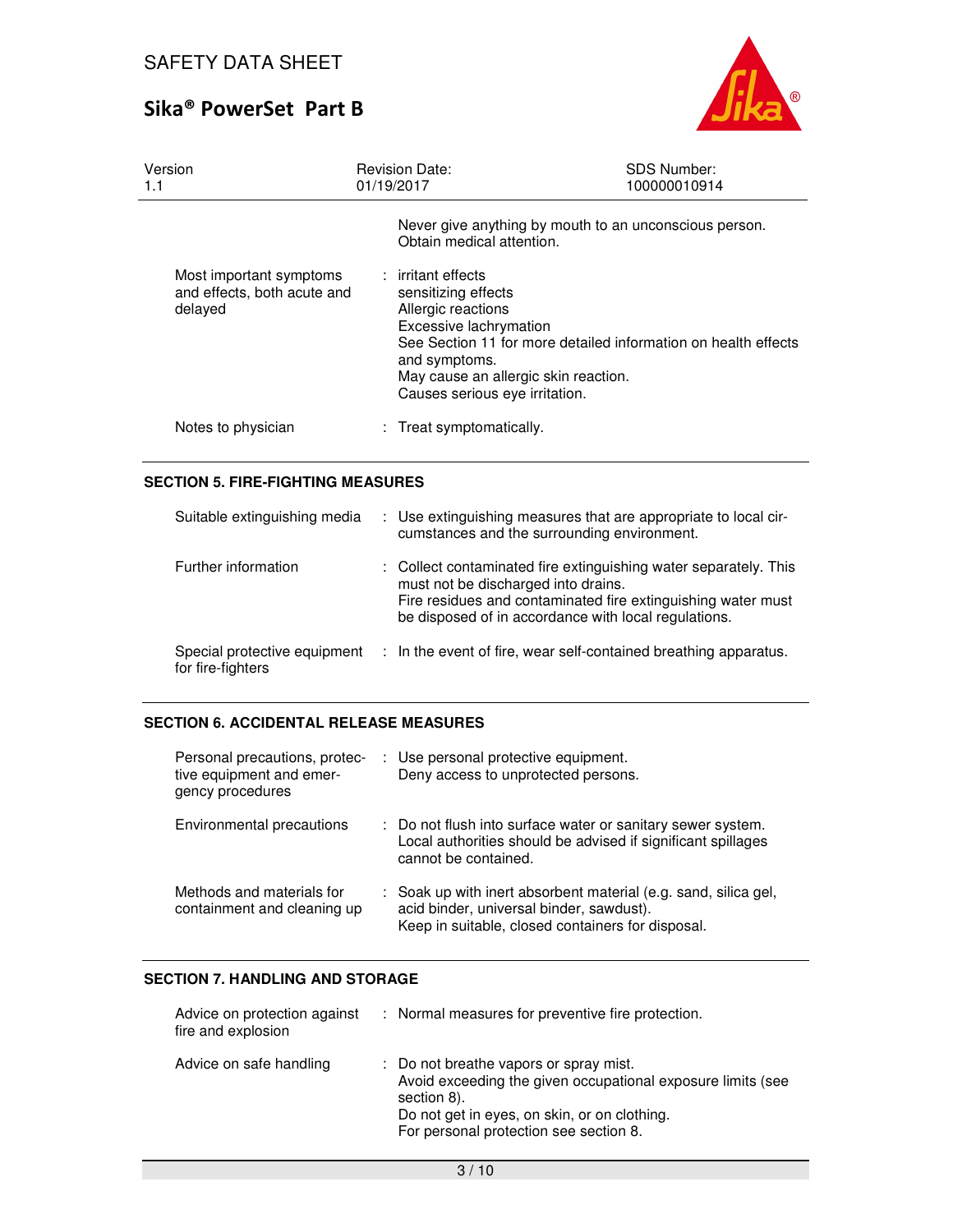

| Version<br>1.1              | <b>Revision Date:</b><br>01/19/2017                                                                                                                                                                                                                                                                                                                                   | <b>SDS Number:</b><br>100000010914 |
|-----------------------------|-----------------------------------------------------------------------------------------------------------------------------------------------------------------------------------------------------------------------------------------------------------------------------------------------------------------------------------------------------------------------|------------------------------------|
|                             | Persons with a history of skin sensitization problems or asth-<br>ma, allergies, chronic or recurrent respiratory disease should<br>not be employed in any process in which this mixture is being<br>used.<br>Smoking, eating and drinking should be prohibited in the ap-<br>plication area.<br>Follow standard hygiene measures when handling chemical<br>products. |                                    |
| Conditions for safe storage | : Keep container tightly closed in a dry and well-ventilated<br>place.<br>Containers which are opened must be carefully resealed and<br>kept upright to prevent leakage.<br>Store in accordance with local regulations.                                                                                                                                               |                                    |

### **SECTION 8. EXPOSURE CONTROLS/PERSONAL PROTECTION**

| Ingredients        | CAS-No.       | Value type    | Control parame-    | <b>Basis</b> |
|--------------------|---------------|---------------|--------------------|--------------|
|                    |               | (Form of      | ters / Permissible |              |
|                    |               | exposure)     | concentration      |              |
| Glycerol           | $56 - 81 - 5$ | TWA (Mist)    | $10 \text{ mg/m}$  | CA BC OEL    |
|                    |               | TWA (Res-     | 3 mg/m3            | CA BC OEL    |
|                    |               | pirable mist) |                    |              |
|                    |               | TWA (Mist)    | 10 $mg/m3$         | CA AB OEL    |
|                    |               | <b>TWAEV</b>  | 10 $mg/m3$         | CA QC OEL    |
|                    |               | (Mist)        |                    |              |
|                    |               | TWA           | 10 $mg/m3$         | <b>ACGIH</b> |
| dibenzoyl peroxide | $94-36-0$     | <b>TWA</b>    | $5 \text{ mg/m}$ 3 | CA AB OEL    |
|                    |               | TWA           | $5 \text{ mg/m}$ 3 | CA BC OEL    |
|                    |               | <b>TWAEV</b>  | $5$ mg/m $3$       | CA QC OEL    |
|                    |               | <b>TWA</b>    | $5 \text{ mg/m}$ 3 | <b>ACGIH</b> |

### **Ingredients with workplace control parameters**

| <b>Engineering measures</b> | : Use of adequate ventilation should be sufficient to control |
|-----------------------------|---------------------------------------------------------------|
|                             | worker exposure to airborne contaminants. If the use of this  |
|                             | product generates dust, fumes, gas, vapor or mist, use pro-   |
|                             | cess enclosures, local exhaust ventilation or other engineer- |
|                             | ing controls to keep worker exposure below any recommend-     |
|                             | ed or statutory limits.                                       |

### **Personal protective equipment**

| Respiratory protection | : Use a properly fitted NIOSH approved air-purifying or air-fed<br>respirator complying with an approved standard if a risk as-<br>sessment indicates this is necessary.                                                                                                                |
|------------------------|-----------------------------------------------------------------------------------------------------------------------------------------------------------------------------------------------------------------------------------------------------------------------------------------|
|                        | The filter class for the respirator must be suitable for the max-<br>imum expected contaminant concentration<br>(gas/vapor/aerosol/particulates) that may arise when han-<br>dling the product. If this concentration is exceeded, self-<br>contained breathing apparatus must be used. |

Hand protection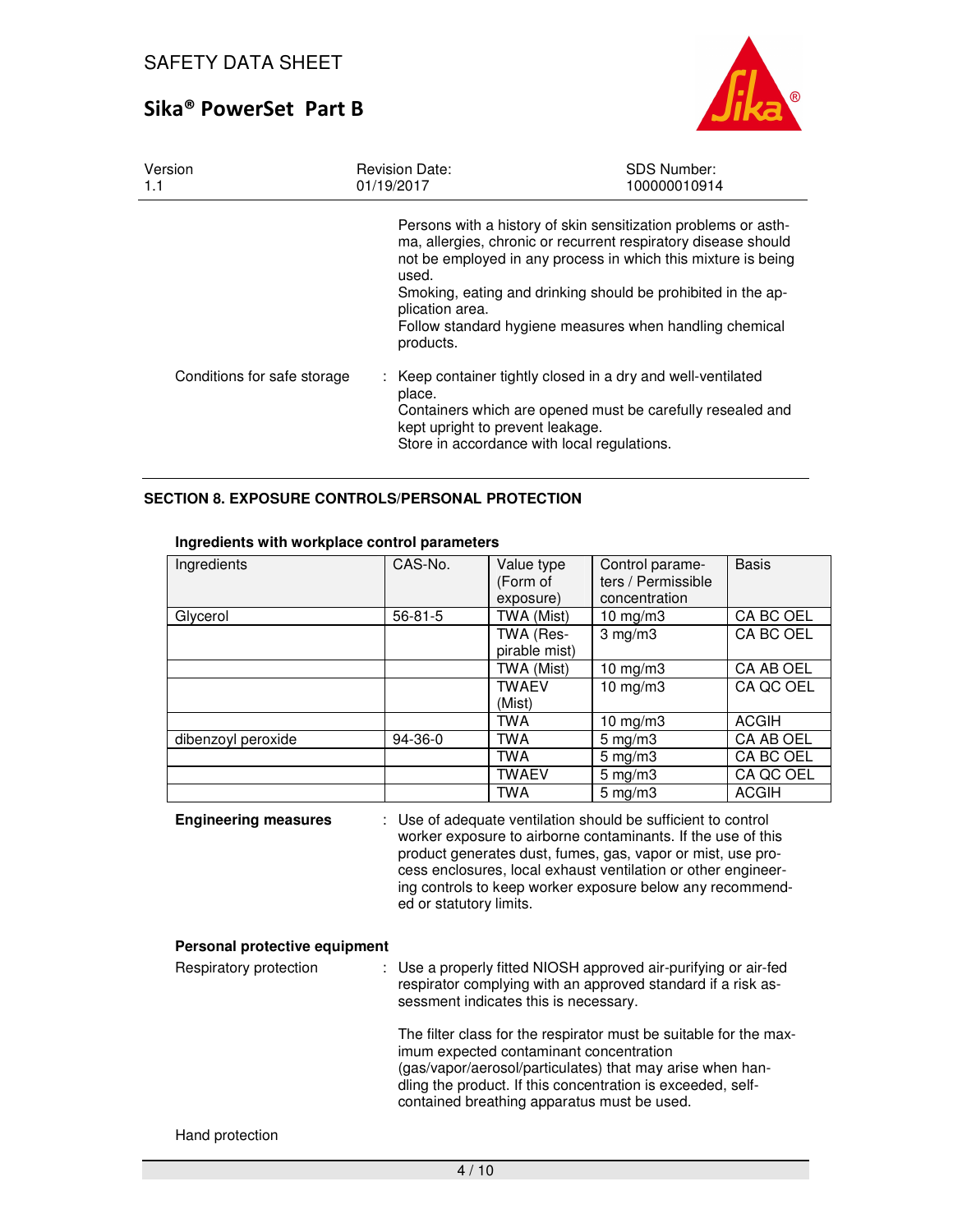

| Version<br>1.1           | <b>Revision Date:</b><br>01/19/2017                                                                                               | <b>SDS Number:</b><br>100000010914                                                                                                                                                        |
|--------------------------|-----------------------------------------------------------------------------------------------------------------------------------|-------------------------------------------------------------------------------------------------------------------------------------------------------------------------------------------|
| <b>Remarks</b>           | essary.                                                                                                                           | : Chemical-resistant, impervious gloves complying with an<br>approved standard should be worn at all times when handling<br>chemical products if a risk assessment indicates this is nec- |
| Eye protection           |                                                                                                                                   | : Safety eyewear complying with an approved standard should<br>be used when a risk assessment indicates this is necessary.                                                                |
| Skin and body protection | cific work-place.                                                                                                                 | : Choose body protection in relation to its type, to the concen-<br>tration and amount of dangerous substances, and to the spe-                                                           |
| Hygiene measures         | : Avoid contact with skin, eyes and clothing.<br>the product.<br>before entering eating areas.<br>Wash thoroughly after handling. | Wash hands before breaks and immediately after handling<br>Remove contaminated clothing and protective equipment                                                                          |

## **SECTION 9. PHYSICAL AND CHEMICAL PROPERTIES**

| Appearance                              | : liquid                                 |
|-----------------------------------------|------------------------------------------|
| Color                                   | black                                    |
| Odor                                    | : characteristic                         |
| Odor Threshold                          | No data available                        |
| рH                                      | not determined                           |
| Melting point/range / Freezing<br>point | : No data available                      |
| Boiling point/boiling range             | : No data available                      |
| Flash point                             | > 101 ℃ (> 214 °F)<br>Method: closed cup |
| Evaporation rate                        | : No data available                      |
| Flammability (solid, gas)               | : No data available                      |
| Upper explosion limit                   | : No data available                      |
| Lower explosion limit                   | No data available                        |
| Vapor pressure                          | : $0.01$ hpa $(0.01$ mmHg)               |
| Relative vapor density                  | : No data available                      |
| Density                                 | : 1.5 - 1.6 g/cm3 (20 °C (68 °F) ())     |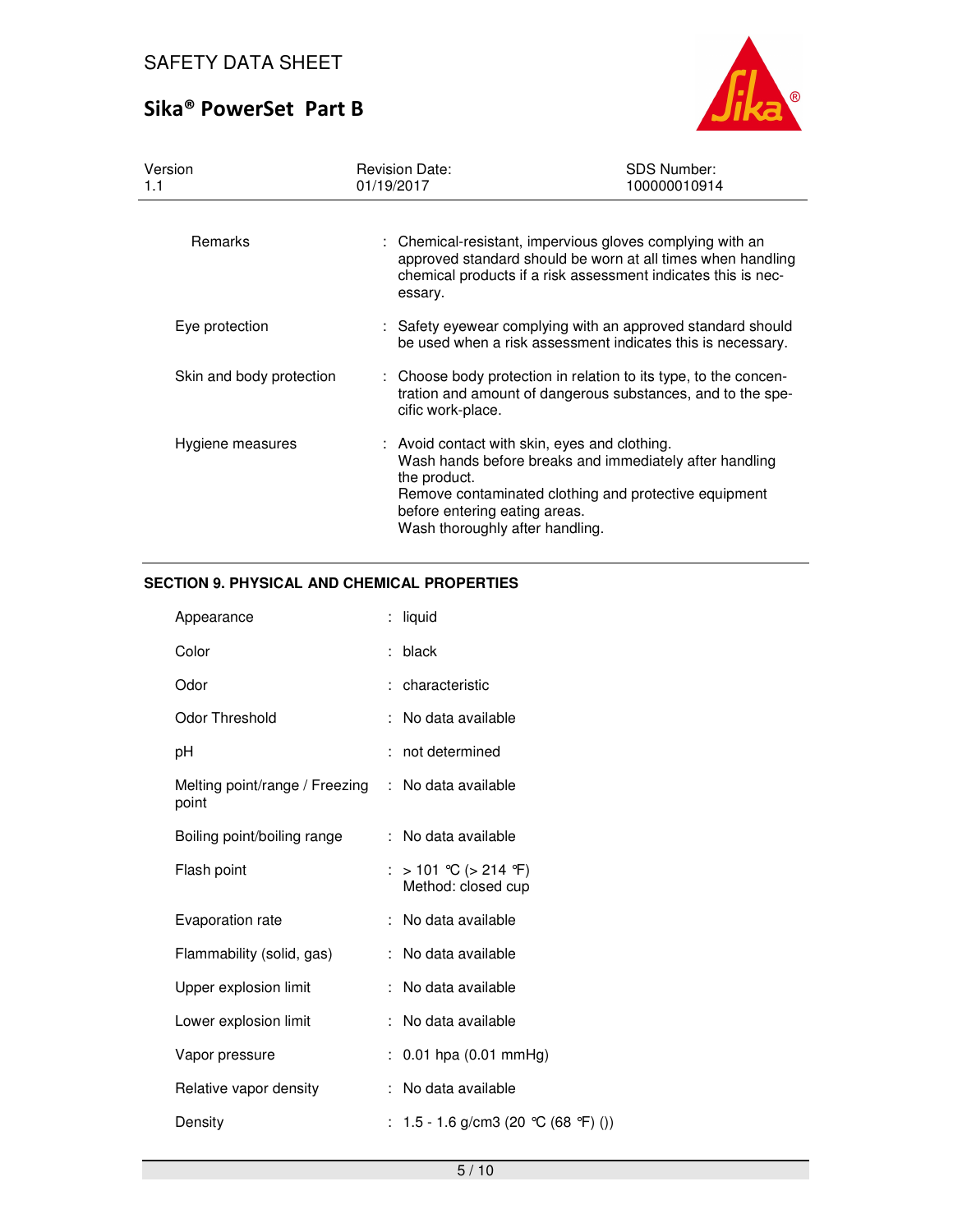

| Version<br>1.1                                                                    | <b>Revision Date:</b><br>01/19/2017           | SDS Number:<br>100000010914 |  |  |
|-----------------------------------------------------------------------------------|-----------------------------------------------|-----------------------------|--|--|
| Solubility(ies)<br>Water solubility<br>Partition coefficient: n-<br>octanol/water | : insoluble<br>: No data available            |                             |  |  |
| Autoignition temperature<br>Decomposition temperature                             | : No data available<br>: No data available    |                             |  |  |
| Viscosity<br>Viscosity, dynamic<br>Viscosity, kinematic                           | : No data available<br>: > 20.5 mm2/s (40 °C) |                             |  |  |
| Explosive properties                                                              | : No data available                           |                             |  |  |
| Molecular weight                                                                  | : No data available                           |                             |  |  |

### **SECTION 10. STABILITY AND REACTIVITY**

| Reactivity                                          |  | : No dangerous reaction known under conditions of normal use. |  |
|-----------------------------------------------------|--|---------------------------------------------------------------|--|
| Chemical stability                                  |  | : The product is chemically stable.                           |  |
| Possibility of hazardous reac-<br>tions             |  | : Stable under recommended storage conditions.                |  |
| Conditions to avoid                                 |  | : No data available                                           |  |
| Incompatible materials                              |  | : No data available                                           |  |
| No decomposition if stored and applied as directed. |  |                                                               |  |

## **SECTION 11. TOXICOLOGICAL INFORMATION**

**Acute toxicity**  Not classified based on available information.

| Ingredients:                               |                                                                                 |
|--------------------------------------------|---------------------------------------------------------------------------------|
| dibenzoyl peroxide:<br>Acute oral toxicity | : LD50 Oral (Rat): $>$ 5,000 mg/kg                                              |
| Acute inhalation toxicity                  | : LC50 (Rat): $> 24.3$ mg/l<br>Exposure time: 4 h<br>Test atmosphere: dust/mist |

### **Skin corrosion/irritation**

Not classified based on available information.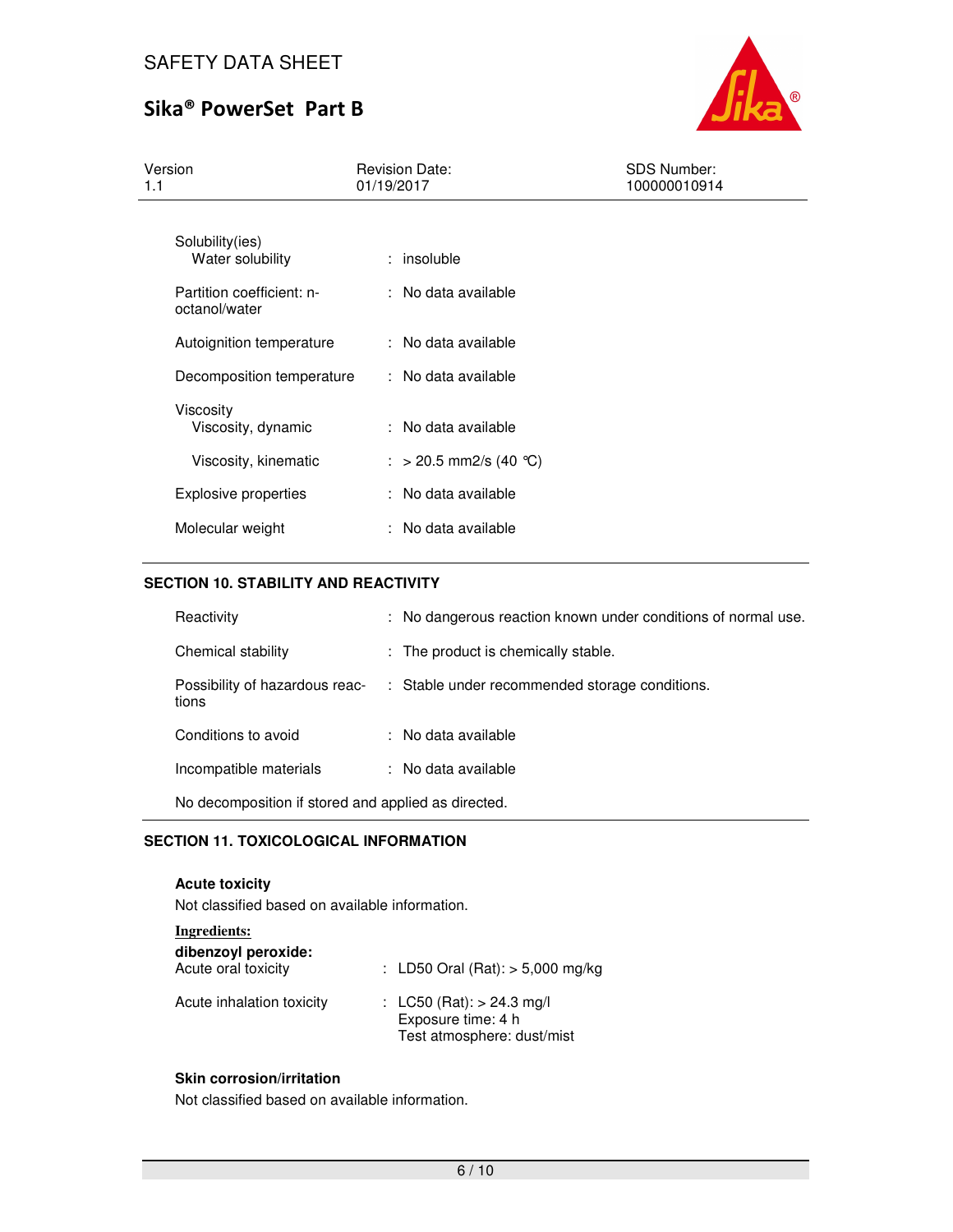

| Version | Revision Date:                    | SDS Number:  |
|---------|-----------------------------------|--------------|
| 1.1     | 01/19/2017                        | 100000010914 |
|         | Serious eye damage/eye irritation |              |

Causes serious eye irritation.

#### **Respiratory or skin sensitization**

Skin sensitization: May cause an allergic skin reaction. Respiratory sensitization: Not classified based on available information.

#### **Germ cell mutagenicity**

Not classified based on available information.

#### **Carcinogenicity**

Not classified based on available information.<br> **IARC** Not applicable **Not applicable** 

**NTP** Not applicable

#### **Reproductive toxicity**

Not classified based on available information.

#### **STOT-single exposure**

Not classified based on available information.

#### **STOT-repeated exposure**

Not classified based on available information.

#### **Aspiration toxicity**

Not classified based on available information.

#### **SECTION 12. ECOLOGICAL INFORMATION**

#### **Ecotoxicity**

| Ingredients:<br>dibenzoyl peroxide:         |               |
|---------------------------------------------|---------------|
| M-Factor (Acute aquatic tox- : 10<br>icity) |               |
| M-Factor (Chronic aquatic<br>toxicity)      | : 10          |
| Persistence and degradability               |               |
| No data available                           |               |
| <b>Bioaccumulative potential</b>            |               |
| No data available                           |               |
| Mobility in soil                            |               |
| No data available                           |               |
| Other adverse effects                       |               |
| <b>Product:</b>                             |               |
| Additional ecological infor-<br>mation      | Do r<br>taine |

not empty into drains; dispose of this material and its container in a safe way.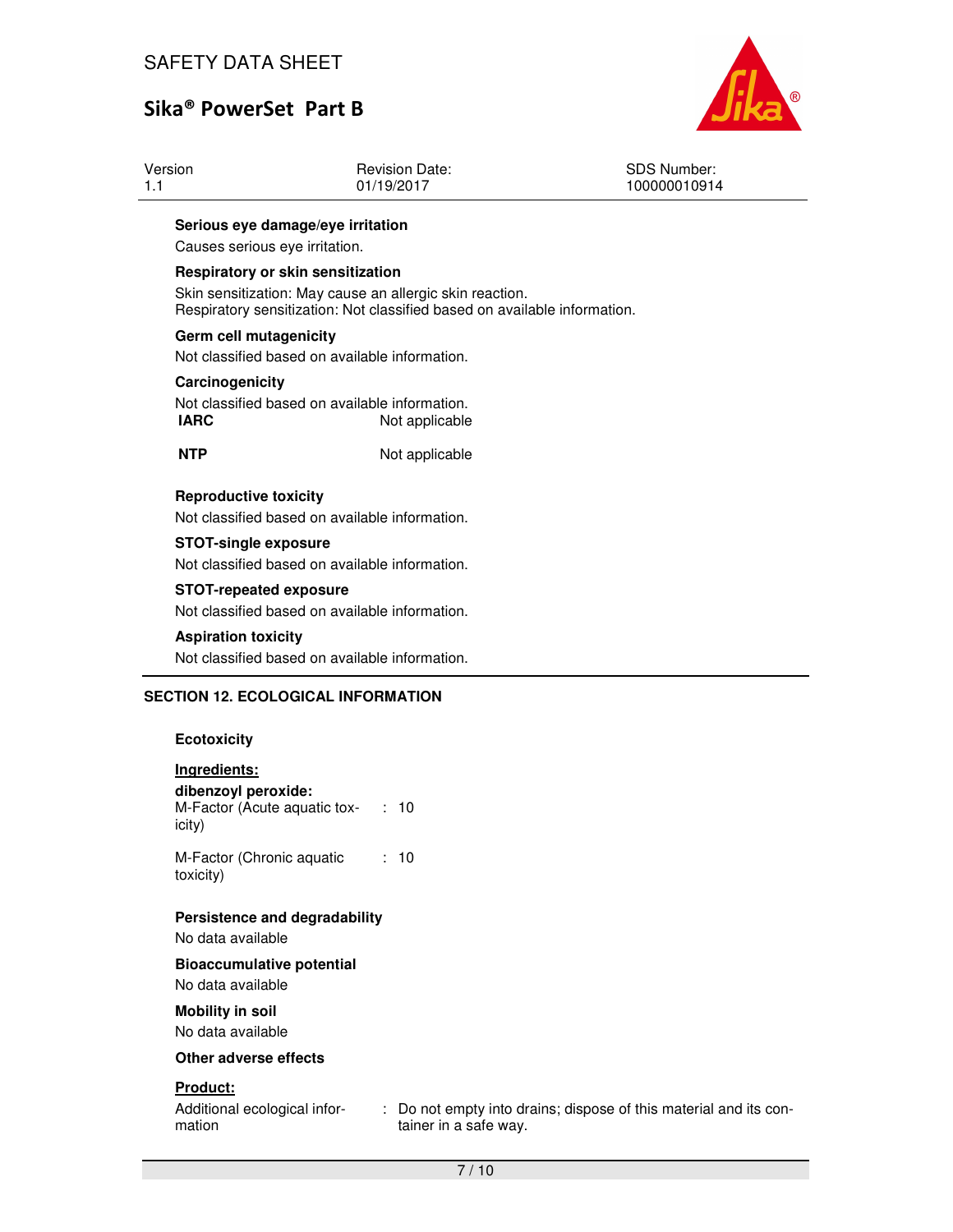

| Version<br>1.1          | <b>Revision Date:</b><br>01/19/2017                                                                              | <b>SDS Number:</b><br>100000010914                                                                                                                                                           |
|-------------------------|------------------------------------------------------------------------------------------------------------------|----------------------------------------------------------------------------------------------------------------------------------------------------------------------------------------------|
|                         | soil, waterways, drains and sewers.<br>effects in the aquatic environment.<br>ties.<br>Water polluting material. | Avoid dispersal of spilled material and runoff and contact with<br>Toxic to aquatic organisms, may cause long-term adverse<br>May be harmful to the environment if released in large quanti- |
|                         | <b>SECTION 13. DISPOSAL CONSIDERATIONS</b>                                                                       |                                                                                                                                                                                              |
| <b>Disposal methods</b> |                                                                                                                  |                                                                                                                                                                                              |

| Waste from residues    | : Disposal of this product, solutions and any by-products should<br>at all times comply with the requirements of environmental<br>protection and waste disposal legislation and any regional<br>local authority requirements. |
|------------------------|-------------------------------------------------------------------------------------------------------------------------------------------------------------------------------------------------------------------------------|
| Contaminated packaging | : Empty containers should be taken to an approved waste han-<br>dling site for recycling or disposal.                                                                                                                         |

## **SECTION 14. TRANSPORT INFORMATION**

## **Domestic regulation**

|  | TDG (road/train) |
|--|------------------|
|--|------------------|

| UN number                                     |   | <b>UN 3082</b>                                                                                  |
|-----------------------------------------------|---|-------------------------------------------------------------------------------------------------|
| Proper shipping name                          |   | ENVIRONMENTALLY HAZARDOUS SUBSTANCE, LIQUID,<br>N.O.S.                                          |
|                                               |   | (dibenzoyl peroxide)                                                                            |
| Class                                         |   | $\cdot$ 9                                                                                       |
| Packing group                                 |   | : III                                                                                           |
| Labels                                        |   | . 9                                                                                             |
| <b>International Regulations</b>              |   |                                                                                                 |
| <b>IATA-DGR</b>                               |   |                                                                                                 |
| UN/ID No.                                     | ÷ | <b>UN 3082</b>                                                                                  |
| Proper shipping name                          |   | : Environmentally hazardous substance, liquid, n.o.s.<br>(dibenzoyl peroxide)                   |
| Class                                         |   | : 9                                                                                             |
| Packing group                                 |   | : III                                                                                           |
| Labels                                        |   | Miscellaneous Dangerous Goods                                                                   |
| Packing instruction (cargo<br>aircraft)       |   | 964                                                                                             |
| Packing instruction (passen-<br>ger aircraft) |   | : 964                                                                                           |
| <b>IMDG-Code</b>                              |   |                                                                                                 |
| UN number<br>Proper shipping name             |   | $:$ UN 3082<br>: ENVIRONMENTALLY HAZARDOUS SUBSTANCE, LIQUID,<br>N.O.S.<br>(dibenzoyl peroxide) |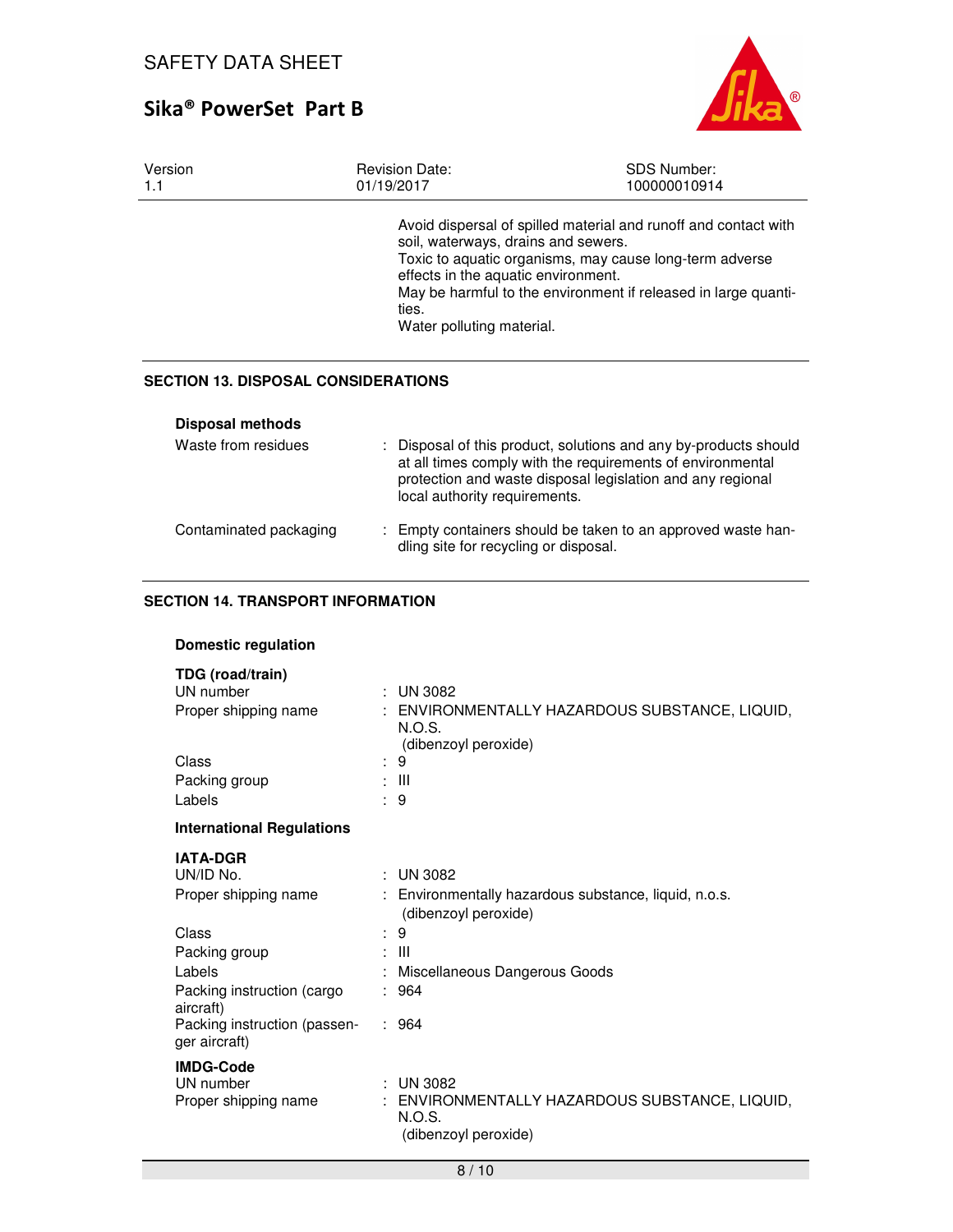

| Version                                                          | <b>Revision Date:</b>                                                                                                    | <b>SDS Number:</b> |
|------------------------------------------------------------------|--------------------------------------------------------------------------------------------------------------------------|--------------------|
| 1.1                                                              | 01/19/2017                                                                                                               | 100000010914       |
| Class<br>Packing group<br>Labels<br>EmS Code<br>Marine pollutant | : 9<br>: III<br>: 9<br>$: F-A, S-F$<br>: yes<br>Transport in bulk according to Annex II of MARPOL 73/78 and the IBC Code |                    |

Not applicable for product as supplied.

#### **SECTION 15. REGULATORY INFORMATION**

#### **Canadian lists**

The following substance(s) is/are subject to a Significant New Activity Notification:<br>670241-72-2 670241-72-2 nonylbenzoate, branched and linear

### **SECTION 16. OTHER INFORMATION**

| <b>Revision Date</b> | : 01/19/2017                   |
|----------------------|--------------------------------|
| Prepared by          | $: R \& D$ of Sika Canada Inc. |
| .                    |                                |

#### Notice to Reader:

The information contained in this Material Safety Data Sheet applies only to the actual Sika Canada product identified and described herein. This information is not intended to address, nor does it address the use or application of the identified Sika product in combination with any other material, product or process. All of the information set forth herein is based on technical data regarding the identified product that Sika believes to be reliable as of the date hereof. Prior to each use of any Sika product, the user must always read and follow the warnings and instructions on the product's current Product Data Sheet, product label and Material Safety Data Sheet for each Sika product, which are available at web site and/or telephone number listed.

SIKA MAKES NO WARRANTIES EXPRESS OR IMPLIED AND ASSUMES NO LIABILITY ARISING FROM THIS INFORMATION OR ITS USE. SIKA SHALL NOT BE LIABLE UNDER ANY LEGAL THEORY FOR SPECIAL OR CONSEQUENTIAL DAMAGES AND SHALL NOT BE RESPONSIBLE FOR THE USE OF THIS PRODUCT IN A MANNER TO INFRINGE ON ANY PATENT OR ANY OTHER INTELLECTUAL PROPERTY RIGHTS HELD BY OTHERS.

All sales of Sika products are subject to its current terms and conditions of sale available at www.sika.ca or 514-697-2610.

#### **Full text of other abbreviations**

| ADR              | Accord européen relatif au transport international des marchandises                                                                       |
|------------------|-------------------------------------------------------------------------------------------------------------------------------------------|
|                  | Dangereuses par Route                                                                                                                     |
| CAS              | <b>Chemical Abstracts Service</b>                                                                                                         |
| <b>DNEL</b>      | Derived no-effect level                                                                                                                   |
| EC50             | Half maximal effective concentration                                                                                                      |
| <b>GHS</b>       | <b>Globally Harmonized System</b>                                                                                                         |
| <b>IATA</b>      | International Air Transport Association                                                                                                   |
| <b>IMDG</b>      | International Maritime Code for Dangerous Goods                                                                                           |
| LD <sub>50</sub> | Median lethal dosis (the amount of a material, given all at once, which<br>causes the death of 50% (one half) of a group of test animals) |
| LC50             | Median lethal concentration (concentrations of the chemical in air that                                                                   |